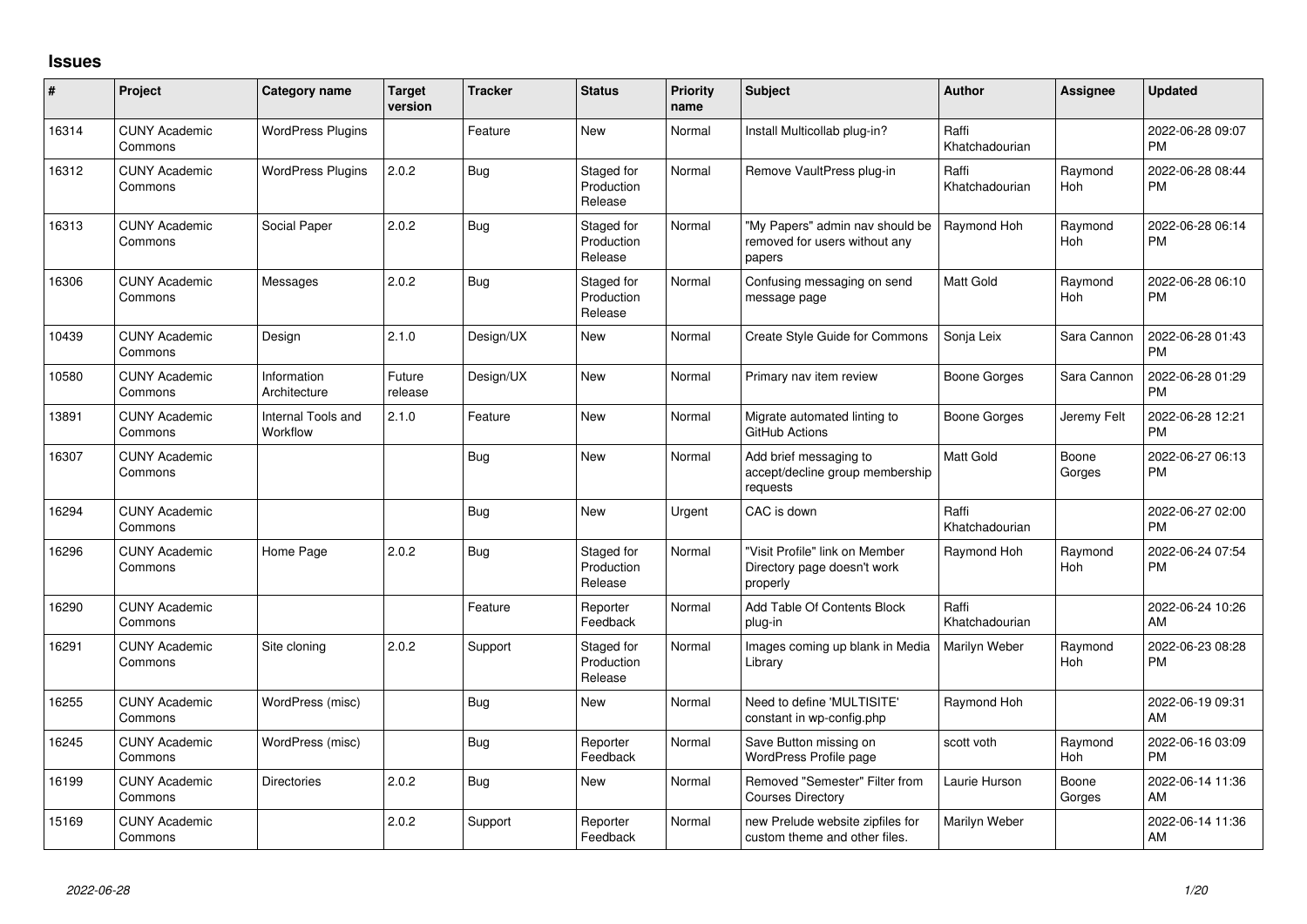| #     | Project                         | <b>Category name</b>           | <b>Target</b><br>version | <b>Tracker</b> | <b>Status</b>        | <b>Priority</b><br>name | <b>Subject</b>                                        | <b>Author</b>       | <b>Assignee</b>       | <b>Updated</b>                |
|-------|---------------------------------|--------------------------------|--------------------------|----------------|----------------------|-------------------------|-------------------------------------------------------|---------------------|-----------------------|-------------------------------|
| 15613 | <b>CUNY Academic</b><br>Commons |                                | 2.0.2                    | Feature        | Reporter<br>Feedback | Normal                  | Adding "Passster" plugin                              | Laurie Hurson       |                       | 2022-06-14 11:36<br>AM        |
| 15655 | <b>CUNY Academic</b><br>Commons |                                | 2.0.2                    | Support        | Reporter<br>Feedback | Normal                  | Event Aggregator plugin?                              | Marilyn Weber       |                       | 2022-06-14 11:36<br>AM        |
| 14439 | <b>CUNY Academic</b><br>Commons | Spam/Spam<br>Prevention        | 2.0.2                    | Support        | Assigned             | Normal                  | Aprroved comments held for<br>moderation              | Laurie Hurson       | Raymond<br>Hoh        | 2022-06-14 11:36<br>AM        |
| 15978 | <b>CUNY Academic</b><br>Commons | WordPress - Media              | 2.0.2                    | Support        | Reporter<br>Feedback | Normal                  | tex files?                                            | Marilyn Weber       | Raymond<br><b>Hoh</b> | 2022-06-14 11:36<br>AM        |
| 12121 | <b>CUNY Academic</b><br>Commons | <b>WordPress Plugins</b>       | 2.0.2                    | Feature        | Reporter<br>Feedback | Normal                  | Embedding H5P Iframes on<br><b>Commons Site</b>       | Laurie Hurson       | Boone<br>Gorges       | 2022-06-14 11:36<br>AM        |
| 13457 | <b>CUNY Academic</b><br>Commons | Group Forums                   | 2.0.2                    | Bug            | <b>New</b>           | High                    | Forum post not sending<br>notifications               | Filipa Calado       | Raymond<br>Hoh        | 2022-06-14 11:36<br>AM        |
| 11649 | <b>CUNY Academic</b><br>Commons | <b>WordPress Plugins</b>       | 2.0.2                    | <b>Bug</b>     | In Progress          | Normal                  | CC license displayed on every<br>page                 | Gina Cherry         | Raymond<br>Hoh        | 2022-06-14 11:36<br>AM        |
| 16177 | <b>CUNY Academic</b><br>Commons | Reply By Email                 |                          | Bug            | <b>New</b>           | Normal                  | Switch to Inbound mode for RBE                        | Raymond Hoh         | Raymond<br>Hoh        | 2022-05-30 04:32<br><b>PM</b> |
| 13946 | <b>CUNY Academic</b><br>Commons | <b>WordPress Plugins</b>       | 2.1.0                    | Support        | Assigned             | Normal                  | <b>Custom Embed handler For</b><br>OneDrive files     | scott voth          | Raymond<br><b>Hoh</b> | 2022-05-26 10:46<br>AM        |
| 15604 | <b>CUNY Academic</b><br>Commons | <b>Email Notifications</b>     | Future<br>release        | Feature        | Assigned             | Normal                  | Restructure Commons Group<br>Digest Email Messages    | <b>Matt Gold</b>    | Boone<br>Gorges       | 2022-05-26 10:45<br>AM        |
| 15194 | <b>CUNY Academic</b><br>Commons | Internal Tools and<br>Workflow | 2.1.0                    | Feature        | <b>New</b>           | Normal                  | PHPCS sniff for un-restored<br>switch_to_blog() calls | Boone Gorges        | Jeremy Felt           | 2022-05-26 10:45<br>AM        |
| 15883 | <b>CUNY Academic</b><br>Commons |                                | 2.1.0                    | Feature        | <b>New</b>           | Normal                  | Release BPGES update                                  | <b>Boone Gorges</b> | Boone<br>Gorges       | 2022-05-26 10:39<br>AM        |
| 15210 | <b>CUNY Academic</b><br>Commons | Analytics                      | Not tracked              | Design/UX      | <b>New</b>           | Normal                  | Google Analytics improvements                         | Colin McDonald      | Boone<br>Gorges       | 2022-05-24 10:47<br>AM        |
| 16110 | <b>CUNY Academic</b><br>Commons |                                |                          | Support        | Reporter<br>Feedback | Normal                  | remove Creative Commons<br>license from pages?        | Marilyn Weber       | Raymond<br>Hoh        | 2022-05-17 06:11<br><b>PM</b> |
| 16092 | <b>CUNY Academic</b><br>Commons |                                | Future<br>release        | Feature        | Hold                 | Normal                  | Don't show main site in Site<br>search results        | <b>Boone Gorges</b> | Boone<br>Gorges       | 2022-05-17 03:12<br><b>PM</b> |
| 16099 | <b>CUNY Academic</b><br>Commons |                                |                          | Support        | Reporter<br>Feedback | Normal                  | request for Newsletter Glue                           | Marilyn Weber       |                       | 2022-05-13 12:14<br><b>PM</b> |
| 14787 | <b>CUNY Academic</b><br>Commons | <b>Plugin Packages</b>         | Future<br>release        | Feature        | <b>New</b>           | Normal                  | Creating a "Design" plugin<br>package                 | Laurie Hurson       | scott voth            | 2022-04-27 04:56<br><b>PM</b> |
| 10380 | <b>CUNY Academic</b><br>Commons | WordPress (misc)               | Future<br>release        | Feature        | In Progress          | Normal                  | Remove blacklisted plugins                            | Boone Gorges        |                       | 2022-04-26 12:00<br><b>PM</b> |
| 11843 | <b>CUNY Academic</b><br>Commons | WordPress (misc)               | Future<br>release        | Design/UX      | <b>New</b>           | Normal                  | Tweaking the Gutenberg Editor<br>Interface            | Laurie Hurson       |                       | 2022-04-26 12:00<br>PM        |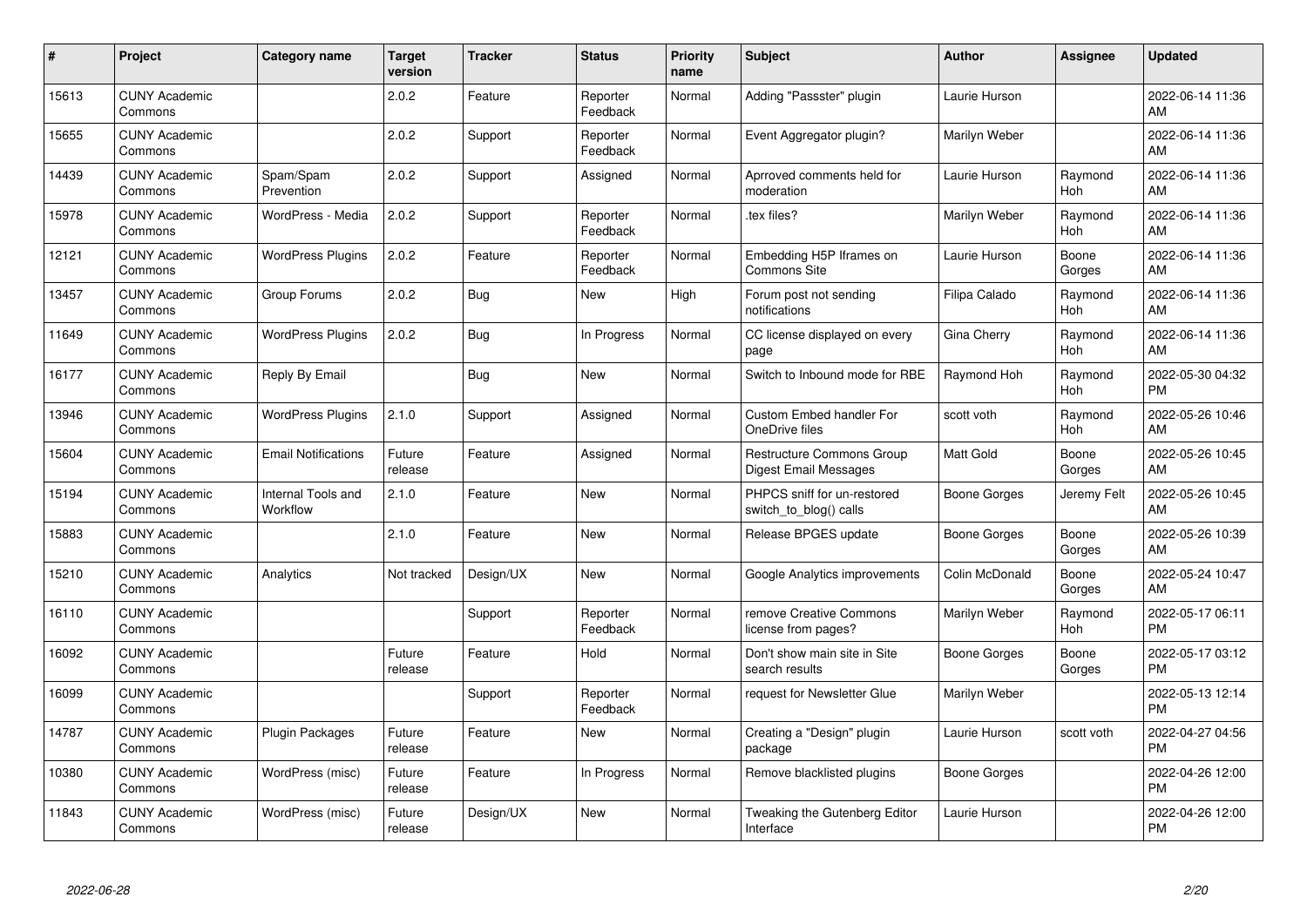| #     | Project                         | <b>Category name</b>     | <b>Target</b><br>version | Tracker    | <b>Status</b>        | <b>Priority</b><br>name | <b>Subject</b>                                                | <b>Author</b>           | Assignee        | <b>Updated</b>                |
|-------|---------------------------------|--------------------------|--------------------------|------------|----------------------|-------------------------|---------------------------------------------------------------|-------------------------|-----------------|-------------------------------|
| 11243 | <b>CUNY Academic</b><br>Commons | BuddyPress (misc)        | Future<br>release        | <b>Bug</b> | <b>New</b>           | Normal                  | Audit bp-custom.php                                           | Raymond Hoh             | Raymond<br>Hoh  | 2022-04-26 11:59<br>AM        |
| 8835  | <b>CUNY Academic</b><br>Commons | Blogs (BuddyPress)       | Future<br>release        | Feature    | New                  | Normal                  | Extend cuny.is shortlinks to sites                            | Luke Waltzer            | Boone<br>Gorges | 2022-04-26 11:59<br>AM        |
| 8900  | <b>CUNY Academic</b><br>Commons | Accessibility            | Future<br>release        | Feature    | Assigned             | Normal                  | Look into tools to enforce<br>accessibility in WP environment | <b>Matt Gold</b>        | Boone<br>Gorges | 2022-04-26 11:59<br>AM        |
| 8901  | <b>CUNY Academic</b><br>Commons | Accessibility            | Future<br>release        | Feature    | Assigned             | Normal                  | Theme analysis for accessibility                              | Matt Gold               | Boone<br>Gorges | 2022-04-26 11:59<br>AM        |
| 15685 | <b>CUNY Academic</b><br>Commons |                          |                          | Support    | <b>New</b>           | High                    | problem with chrome?                                          | Marilyn Weber           |                 | 2022-04-25 03:40<br><b>PM</b> |
| 15923 | <b>CUNY Academic</b><br>Commons |                          | Not tracked              | Feature    | Reporter<br>Feedback | Normal                  | <b>Bellows Plugin Adjustments</b>                             | Laurie Hurson           |                 | 2022-04-20 10:10<br>AM        |
| 15816 | <b>CUNY Academic</b><br>Commons |                          | Not tracked              | Support    | <b>New</b>           | Normal                  | slow loading at SPS                                           | Marilyn Weber           |                 | 2022-04-05 01:26<br><b>PM</b> |
| 15767 | <b>CUNY Academic</b><br>Commons | WordPress (misc)         |                          | Support    | <b>New</b>           | Normal                  | Site loading slowly                                           | scott voth              | Boone<br>Gorges | 2022-04-04 08:56<br><b>PM</b> |
| 15757 | <b>CUNY Academic</b><br>Commons |                          |                          | Bug        | <b>New</b>           | Normal                  | Members # do not match                                        | Laurie Hurson           |                 | 2022-03-30 04:52<br><b>PM</b> |
| 15565 | <b>CUNY Academic</b><br>Commons |                          |                          | Support    | <b>New</b>           | Normal                  | Events - send updates to an email<br>listserv                 | Marilyn Weber           |                 | 2022-03-10 01:06<br><b>PM</b> |
| 15516 | <b>CUNY Academic</b><br>Commons | <b>WordPress Plugins</b> |                          | <b>Bug</b> | Reporter<br>Feedback | Normal                  | Can't publish or save draft of post<br>on wordpress.com       | Raffi<br>Khatchadourian | Raymond<br>Hoh  | 2022-03-02 05:52<br><b>PM</b> |
| 15370 | <b>CUNY Academic</b><br>Commons |                          |                          | Support    | Reporter<br>Feedback | Normal                  | All-in-One Event Calendar?                                    | Marilyn Weber           |                 | 2022-02-17 11:03<br>AM        |
| 15176 | <b>CUNY Academic</b><br>Commons |                          | Not tracked              | Support    | Reporter<br>Feedback | Normal                  | Archiving Q Writing & Old<br>Wordpress Sites on the Commons   | Laurie Hurson           |                 | 2022-02-08 10:28<br>AM        |
| 15242 | <b>CUNY Academic</b><br>Commons | Performance              | Not tracked              | Bug        | Reporter<br>Feedback | Normal                  | Slugist site                                                  | Raffi<br>Khatchadourian | Boone<br>Gorges | 2022-02-07 11:14<br>AM        |
| 15260 | <b>CUNY Academic</b><br>Commons |                          |                          | Support    | Reporter<br>Feedback | Normal                  | Diacritical markings   European<br><b>Stages</b>              | Marilyn Weber           |                 | 2022-02-04 08:16<br>AM        |
| 14504 | <b>CUNY Academic</b><br>Commons |                          | Not tracked              | Publicity  | Reporter<br>Feedback | Normal                  | Adding showcases to home page<br>menu                         | Laurie Hurson           | Boone<br>Gorges | 2022-01-19 03:26<br><b>PM</b> |
| 14184 | <b>CUNY Academic</b><br>Commons | <b>Public Portfolio</b>  | Future<br>release        | Feature    | <b>New</b>           | Normal                  | Centralized mechanism for storing<br>Campus affiliations      | <b>Boone Gorges</b>     | Boone<br>Gorges | 2022-01-04 11:35<br>AM        |
| 15045 | <b>CUNY Academic</b><br>Commons |                          |                          | Support    | <b>New</b>           | Normal                  | no result for KCeL in the search<br>box on the commons        | Marilyn Weber           |                 | 2021-12-10 11:29<br>AM        |
| 14994 | <b>CUNY Academic</b><br>Commons | cdev.gc.cuny.edu         | Not tracked              | Support    | In Progress          | Normal                  | Clear Cache on CDEV                                           | scott voth              | Raymond<br>Hoh  | 2021-12-07 03:51<br><b>PM</b> |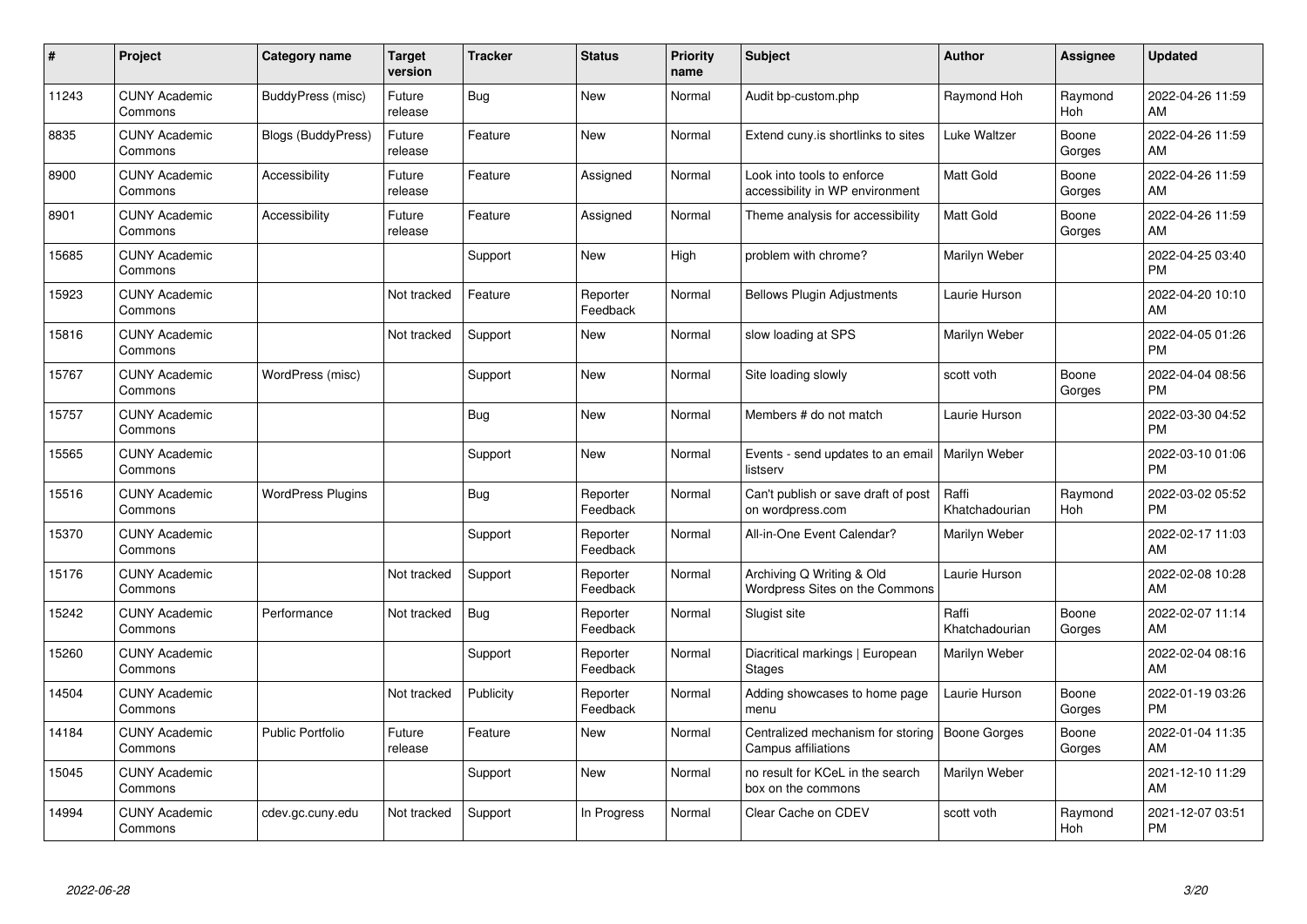| #     | Project                         | <b>Category name</b>       | <b>Target</b><br>version | <b>Tracker</b> | <b>Status</b>        | <b>Priority</b><br>name | Subject                                                                                       | Author                  | Assignee          | <b>Updated</b>                |
|-------|---------------------------------|----------------------------|--------------------------|----------------|----------------------|-------------------------|-----------------------------------------------------------------------------------------------|-------------------------|-------------------|-------------------------------|
| 14908 | <b>CUNY Academic</b><br>Commons | Performance                |                          | Bug            | New                  | Normal                  | Stale object cache on cdev                                                                    | Raymond Hoh             | Boone<br>Gorges   | 2021-12-07 09:45<br>AM        |
| 14987 | <b>CUNY Academic</b><br>Commons | <b>WordPress Plugins</b>   | Future<br>release        | <b>Bug</b>     | New                  | Normal                  | Elementor update causes<br>database freeze-up                                                 | <b>Boone Gorges</b>     | Boone<br>Gorges   | 2021-11-29 12:02<br><b>PM</b> |
| 14983 | <b>CUNY Academic</b><br>Commons | WordPress (misc)           | Not tracked              | Support        | Reporter<br>Feedback | Normal                  | "Read More" tag not working                                                                   | Rebecca Krisel          | Raymond<br>Hoh    | 2021-11-23 01:17<br><b>PM</b> |
| 10226 | <b>CUNY Academic</b><br>Commons | Courses                    | Future<br>release        | Feature        | New                  | Normal                  | Add "My Courses" to drop down<br>list                                                         | scott voth              | Boone<br>Gorges   | 2021-11-19 12:42<br><b>PM</b> |
| 13835 | <b>CUNY Academic</b><br>Commons | WordPress (misc)           | Future<br>release        | Feature        | New                  | Normal                  | Allow OneSearch widget to have<br>'CUNY' as campus                                            | <b>Boone Gorges</b>     | Boone<br>Gorges   | 2021-11-19 12:39<br><b>PM</b> |
| 13331 | <b>CUNY Academic</b><br>Commons | Site cloning               | Future<br>release        | Bug            | <b>New</b>           | Normal                  | Combine Site Template and<br>Clone operations                                                 | <b>Boone Gorges</b>     | Jeremy Felt       | 2021-11-19 12:39<br><b>PM</b> |
| 13650 | <b>CUNY Academic</b><br>Commons | Group Library              | Future<br>release        | Feature        | New                  | Normal                  | Forum Attachments in Group<br>Library                                                         | Laurie Hurson           |                   | 2021-11-19 12:30<br><b>PM</b> |
| 14309 | <b>CUNY Academic</b><br>Commons | Group Library              | Future<br>release        | Feature        | New                  | Normal                  | Better handling of<br>bp_group_document file<br>download attempts when file is<br>not present | <b>Boone Gorges</b>     | Boone<br>Gorges   | 2021-11-19 12:28<br><b>PM</b> |
| 13199 | <b>CUNY Academic</b><br>Commons | Group Forums               | Future<br>release        | Feature        | New                  | Normal                  | Favoring Groups over bbPress<br>plugin                                                        | Colin McDonald          | Colin<br>McDonald | 2021-11-19 12:28<br><b>PM</b> |
| 13358 | <b>CUNY Academic</b><br>Commons | Group Forums               | Future<br>release        | Feature        | <b>New</b>           | Normal                  | Improved UI for group forum<br>threading settings                                             | <b>Boone Gorges</b>     | Raymond<br>Hoh    | 2021-11-19 12:27<br><b>PM</b> |
| 12042 | <b>CUNY Academic</b><br>Commons | <b>Email Notifications</b> | Future<br>release        | Feature        | New                  | Normal                  | Improved error logging for BPGES   Boone Gorges<br>send queue                                 |                         | Boone<br>Gorges   | 2021-11-19 12:25<br><b>PM</b> |
| 14940 | <b>CUNY Academic</b><br>Commons |                            |                          | <b>Bug</b>     | <b>New</b>           | Normal                  | Discrepancy between Commons<br>profile "sites" and actual # of sites                          | Laurie Hurson           |                   | 2021-11-08 11:09<br>AM        |
| 14936 | <b>CUNY Academic</b><br>Commons |                            |                          | Bug            | <b>New</b>           | Normal                  | Commons websites blocked by<br>SPS campus network                                             | Laurie Hurson           |                   | 2021-11-03 03:57<br><b>PM</b> |
| 14911 | <b>CUNY Academic</b><br>Commons | <b>WordPress Themes</b>    | Not tracked              | Support        | <b>New</b>           | Normal                  | Twentytwentyone theme                                                                         | Marilyn Weber           |                   | 2021-10-28 10:37<br>AM        |
| 14900 | <b>CUNY Academic</b><br>Commons |                            | Not tracked              | Support        | Reporter<br>Feedback | Normal                  | previous theme?                                                                               | Marilyn Weber           |                   | 2021-10-25 10:31<br>AM        |
| 14842 | <b>CUNY Academic</b><br>Commons |                            | Not tracked              | Support        | Reporter<br>Feedback | Normal                  | Question about widgets and block<br>editor                                                    | <b>Gina Cherry</b>      |                   | 2021-10-06 03:01<br>PM        |
| 14792 | <b>CUNY Academic</b><br>Commons |                            |                          | Bug            | New                  | Normal                  | Inconsistent email notifications<br>from gravity forms                                        | Raffi<br>Khatchadourian |                   | 2021-10-04 01:50<br><b>PM</b> |
| 14784 | <b>CUNY Academic</b><br>Commons |                            |                          | Support        | Reporter<br>Feedback | Normal                  | User report of logo problem when<br>using Customizer theme                                    | Marilyn Weber           |                   | 2021-09-17 10:25<br>AM        |
| 14629 | <b>CUNY Academic</b><br>Commons |                            | Not tracked              | <b>Bug</b>     | Reporter<br>Feedback | Normal                  | Possible Post Order Bug?                                                                      | Syelle Graves           |                   | 2021-09-14 10:47<br>AM        |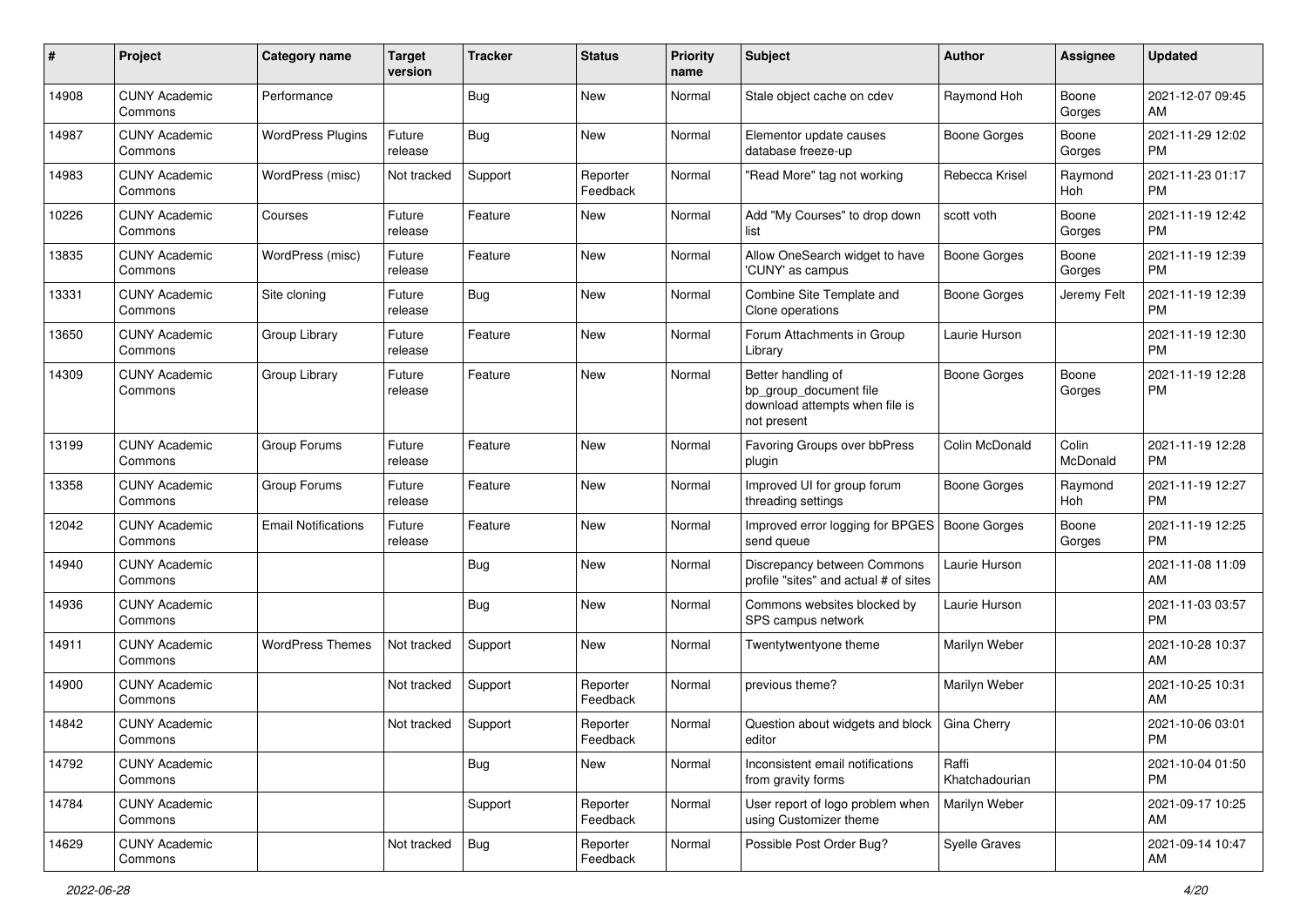| #     | Project                         | <b>Category name</b> | <b>Target</b><br>version | <b>Tracker</b> | <b>Status</b>        | <b>Priority</b><br>name | <b>Subject</b>                                                  | <b>Author</b>         | <b>Assignee</b>       | <b>Updated</b>                |
|-------|---------------------------------|----------------------|--------------------------|----------------|----------------------|-------------------------|-----------------------------------------------------------------|-----------------------|-----------------------|-------------------------------|
| 14538 | <b>CUNY Academic</b><br>Commons |                      | Not tracked              | Support        | Reporter<br>Feedback | Normal                  | <b>Weebly To Commons</b>                                        | Laurie Hurson         |                       | 2021-09-14 10:47<br>AM        |
| 14475 | <b>CUNY Academic</b><br>Commons |                      | Not tracked              | Publicity      | <b>New</b>           | Normal                  | <b>OER Showcase Page</b>                                        | Laurie Hurson         | Laurie Hurson         | 2021-09-14 10:46<br>AM        |
| 14394 | <b>CUNY Academic</b><br>Commons |                      | Not tracked              | Feature        | <b>New</b>           | Normal                  | Commons News Site - redesign                                    | scott voth            | scott voth            | 2021-09-14 10:46<br>AM        |
| 13949 | <b>CUNY Academic</b><br>Commons |                      | Not tracked              | Bug            | <b>New</b>           | Normal                  | Continued debugging of runaway<br>MySQL connections             | Matt Gold             | Boone<br>Gorges       | 2021-09-14 10:42<br>AM        |
| 14496 | <b>CUNY Academic</b><br>Commons | Domain Mapping       | Future<br>release        | Bug            | <b>New</b>           | Normal                  | Mapped domain SSO uses<br>third-party cookies                   | Raymond Hoh           | Raymond<br>Hoh        | 2021-05-24 04:03<br><b>PM</b> |
| 14483 | <b>CUNY Academic</b><br>Commons | WordPress - Media    | Not tracked              | Bug            | Reporter<br>Feedback | Normal                  | Wordpress PDF Embed Stopped<br>Working after JITP Media Clone   | <b>Patrick DeDauw</b> | Boone<br>Gorges       | 2021-05-20 01:51<br><b>PM</b> |
| 14398 | <b>CUNY Academic</b><br>Commons |                      | Not tracked              | Support        | Reporter<br>Feedback | Normal                  | Events plug-in notification<br>problem                          | Marilyn Weber         |                       | 2021-05-11 11:21<br>AM        |
| 14113 | <b>CUNY Academic</b><br>Commons | WordPress (misc)     | Future<br>release        | Bug            | Hold                 | Normal                  | Block Editor Not Working on this<br>page - Json error           | scott voth            | Boone<br>Gorges       | 2021-03-05 11:01<br>AM        |
| 14074 | <b>CUNY Academic</b><br>Commons | WordPress (misc)     | Not tracked              | Support        | Reporter<br>Feedback | Normal                  | page password protection<br>problem                             | Marilyn Weber         |                       | 2021-03-02 11:03<br>AM        |
| 13912 | <b>CUNY Academic</b><br>Commons |                      | Not tracked              | Feature        | Hold                 | Low                     | posting "missed schedule"                                       | Marilyn Weber         |                       | 2021-02-23 10:46<br>AM        |
| 11968 | JustPublics@365<br>MediaCamp    |                      |                          | Feature        | <b>New</b>           | Normal                  | Nanoscience Retractable Display<br>Unit                         | Donald Cherry         | Bonnie<br>Eissner     | 2021-02-19 08:50<br>AM        |
| 13975 | <b>CUNY Academic</b><br>Commons | Social Paper         | Not tracked              | Support        | Reporter<br>Feedback | Normal                  | can't approve comments on Social   Marilyn Weber<br>Paper paper |                       |                       | 2021-02-12 09:33<br>AM        |
| 7115  | <b>CUNY Academic</b><br>Commons | Groups (misc)        | Future<br>release        | Feature        | Reporter<br>Feedback | Normal                  | make licensing info clear during<br>group creation              | <b>Matt Gold</b>      | Raymond<br>Hoh        | 2020-12-08 11:32<br>AM        |
| 13466 | <b>CUNY Academic</b><br>Commons | Cavalcade            | Future<br>release        | Feature        | <b>New</b>           | Normal                  | Automated cleanup for duplicate<br>Cavalcade tasks              | <b>Boone Gorges</b>   | Boone<br>Gorges       | 2020-10-13 05:24<br><b>PM</b> |
| 13430 | <b>CUNY Academic</b><br>Commons | Reply By Email       | Not tracked              | Bug            | New                  | Normal                  | Delay in RBE                                                    | Luke Waltzer          | Raymond<br>Hoh        | 2020-10-13 11:16<br>AM        |
| 13370 | <b>CUNY Academic</b><br>Commons | Group Library        | Future<br>release        | Feature        | <b>New</b>           | Normal                  | Library bulk deletion and folder<br>editing                     | Colin McDonald        | Boone<br>Gorges       | 2020-10-13 10:41<br>AM        |
| 13328 | <b>CUNY Academic</b><br>Commons | Group Forums         | Not tracked              | Bug            | Reporter<br>Feedback | Normal                  | cross-posting in two related<br>groups                          | Marilyn Weber         | Raymond<br><b>Hoh</b> | 2020-09-15 10:39<br><b>PM</b> |
| 13286 | <b>CUNY Academic</b><br>Commons |                      | Not tracked              | Support        | New                  | Normal                  | problem connecting with<br>WordPress app                        | Marilyn Weber         | Raymond<br>Hoh        | 2020-09-08 11:16<br>AM        |
| 13255 | <b>CUNY Academic</b><br>Commons |                      | Not tracked              | Support        | Reporter<br>Feedback | Normal                  | Accessibility problems                                          | Marilyn Weber         |                       | 2020-09-01 05:48<br>PM        |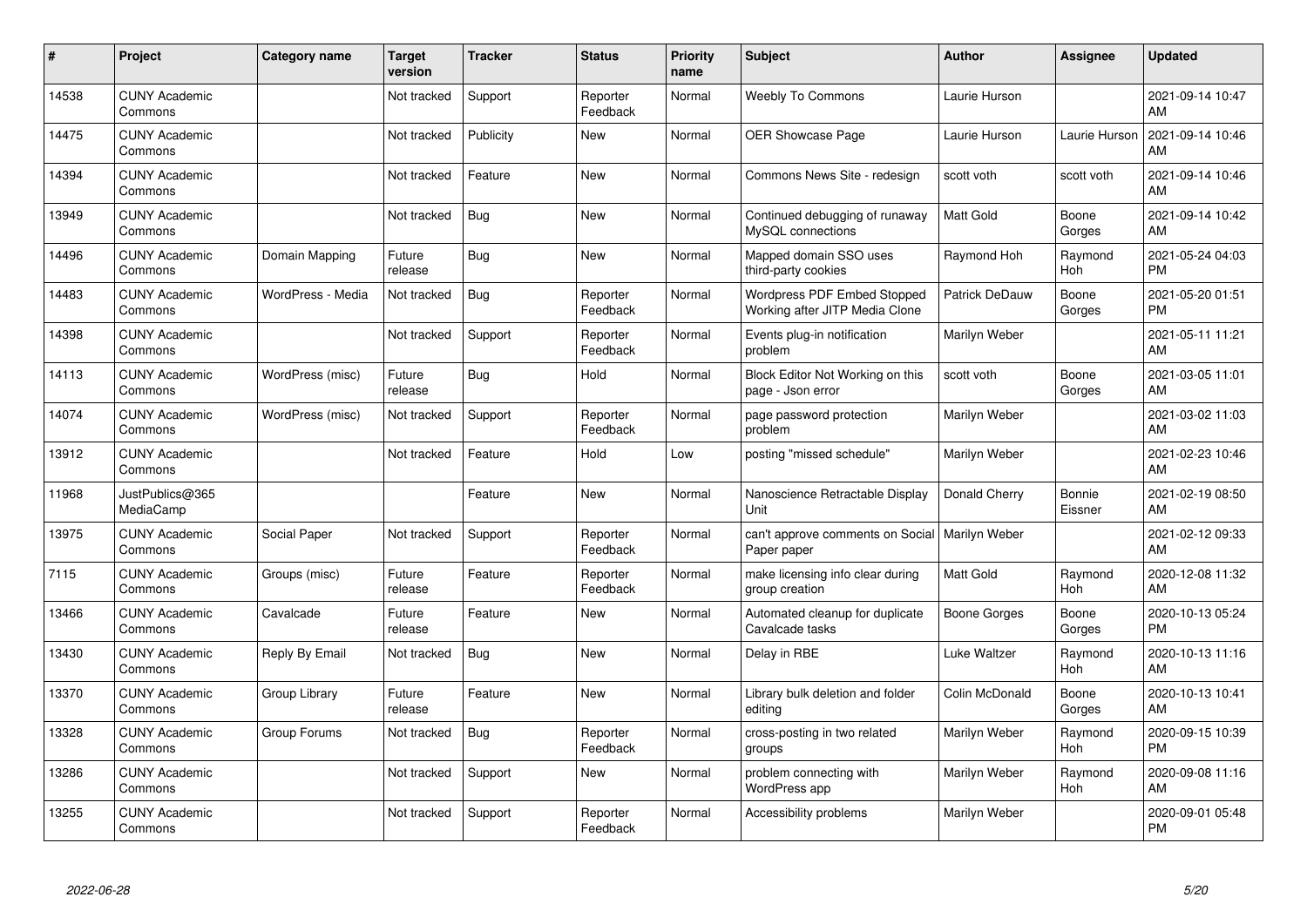| #     | Project                         | <b>Category name</b>      | <b>Target</b><br>version | <b>Tracker</b> | <b>Status</b>        | Priority<br>name | <b>Subject</b>                                                                                | <b>Author</b>       | <b>Assignee</b>     | <b>Updated</b>                |
|-------|---------------------------------|---------------------------|--------------------------|----------------|----------------------|------------------|-----------------------------------------------------------------------------------------------|---------------------|---------------------|-------------------------------|
| 12436 | <b>CUNY Academic</b><br>Commons |                           | Not tracked              | <b>Bug</b>     | Assigned             | Normal           | Nightly system downtime                                                                       | Boone Gorges        |                     | 2020-08-01 09:30<br>AM        |
| 3002  | <b>CUNY Academic</b><br>Commons | Search                    | Future<br>release        | Feature        | Assigned             | Normal           | Overhaul CAC search by using<br>external search appliance                                     | Boone Gorges        | Boone<br>Gorges     | 2020-07-15 03:05<br><b>PM</b> |
| 13048 | <b>CUNY Academic</b><br>Commons | Shortcodes and<br>embeds  | Future<br>release        | Feature        | <b>New</b>           | Normal           | Jupyter Notebooks support                                                                     | Boone Gorges        |                     | 2020-07-14 11:46<br>AM        |
| 13034 | <b>CUNY Academic</b><br>Commons |                           | Not tracked              | Support        | Reporter<br>Feedback | Normal           | a site is asking people to join the<br>Commons to get a download                              | Marilyn Weber       |                     | 2020-07-12 07:23<br>AM        |
| 12911 | <b>CUNY Academic</b><br>Commons |                           | Not tracked              | Feature        | <b>New</b>           | Normal           | Block access to xmlrpc.php based<br>on User-Agent                                             | <b>Boone Gorges</b> | Boone<br>Gorges     | 2020-06-09 05:12<br><b>PM</b> |
| 12741 | <b>CUNY Academic</b><br>Commons | <b>WordPress Plugins</b>  | Not tracked              | Support        | Reporter<br>Feedback | Normal           | Tableau Public Viz Block                                                                      | Marilyn Weber       | Raymond<br>Hoh      | 2020-05-12 11:00<br>AM        |
| 10354 | <b>CUNY Academic</b><br>Commons | <b>Public Portfolio</b>   | Future<br>release        | Feature        | <b>New</b>           | Normal           | Opt out of Having a Profile Page                                                              | scott voth          | Chris Stein         | 2020-05-12 10:43<br>AM        |
| 5581  | <b>CUNY Academic</b><br>Commons | Analytics                 | Future<br>release        | Feature        | Assigned             | Normal           | <b>Explore alternatives to Google</b><br>Analytics                                            | Matt Gold           | Valerie<br>Townsend | 2020-04-17 03:12<br><b>PM</b> |
| 12573 | <b>CUNY Academic</b><br>Commons | <b>WordPress Plugins</b>  | Future<br>release        | <b>Bug</b>     | <b>New</b>           | Normal           | CommentPress Core Issues                                                                      | scott voth          |                     | 2020-03-24 04:32<br><b>PM</b> |
| 12446 | <b>CUNY Academic</b><br>Commons | Groups (misc)             | Future<br>release        | Feature        | Reporter<br>Feedback | Normal           | Toggle default site to group forum<br>posting                                                 | Laurie Hurson       | Laurie Hurson       | 2020-03-10 11:57<br>AM        |
| 12484 | <b>CUNY Academic</b><br>Commons |                           | Not tracked              | Support        | Reporter<br>Feedback | Normal           | Sign up Code for COIL Course<br>starting in March                                             | Laurie Hurson       | Matt Gold           | 2020-03-02 02:26<br><b>PM</b> |
| 12438 | <b>CUNY Academic</b><br>Commons | Courses                   | Not tracked              | Bug            | <b>New</b>           | Normal           | Site appearing twice                                                                          | Laurie Hurson       | Boone<br>Gorges     | 2020-02-18 01:34<br><b>PM</b> |
| 12392 | <b>CUNY Academic</b><br>Commons | Help/Codex                | Not tracked              | Documentation  | <b>New</b>           | Normal           | <b>Updates to Common Commons</b><br>Questions on Help Page                                    | scott voth          | Margaret<br>Galvan  | 2020-02-11 10:53<br>AM        |
| 12382 | <b>CUNY Academic</b><br>Commons | Membership                | Not tracked              | Support        | <b>New</b>           | Normal           | Email request change                                                                          | Marilyn Weber       | Marilyn<br>Weber    | 2020-02-06 12:56<br><b>PM</b> |
| 12360 | <b>CUNY Academic</b><br>Commons | <b>WordPress Themes</b>   | Not tracked              | <b>Bug</b>     | Reporter<br>Feedback | Normal           | site just says "DANTE We are<br>currently in maintenance mode,<br>please check back shortly." | Marilyn Weber       |                     | 2020-02-04 12:13<br><b>PM</b> |
| 12352 | <b>CUNY Academic</b><br>Commons |                           | Not tracked              | Support        | <b>New</b>           | Normal           | "posts list" page builder block<br>option                                                     | Marilyn Weber       |                     | 2020-02-03 01:29<br><b>PM</b> |
| 12350 | <b>CUNY Academic</b><br>Commons | <b>Blogs (BuddyPress)</b> | Not tracked              | Support        | Reporter<br>Feedback | Normal           | <b>URL</b> creation problem                                                                   | Marilyn Weber       |                     | 2020-02-03 11:27<br>AM        |
| 12328 | <b>CUNY Academic</b><br>Commons |                           | Not tracked              | Support        | <b>New</b>           | Normal           | Sign up Code for Non-CUNY<br>Faculty                                                          | Laurie Hurson       |                     | 2020-01-28 10:25<br>AM        |
| 12247 | <b>CUNY Academic</b><br>Commons | Publicity                 | Not tracked              | Support        | <b>New</b>           | Normal           | <b>Screenshot of First Commons</b><br>Homepage                                                | scott voth          | scott voth          | 2020-01-14 12:08<br><b>PM</b> |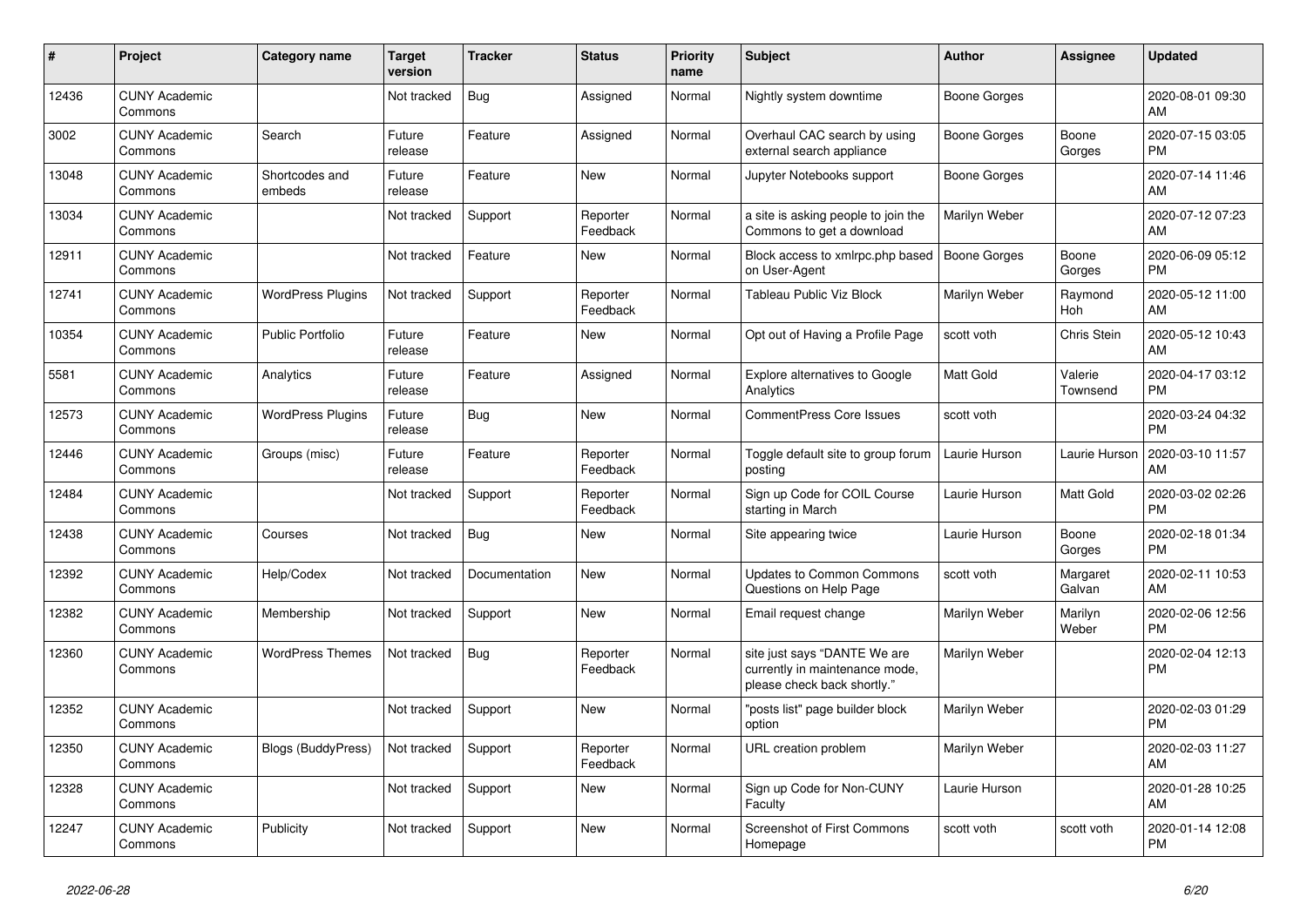| $\#$  | Project                                                                 | <b>Category name</b>       | <b>Target</b><br>version | <b>Tracker</b> | <b>Status</b>        | <b>Priority</b><br>name | Subject                                                                      | <b>Author</b>       | Assignee              | <b>Updated</b>                |
|-------|-------------------------------------------------------------------------|----------------------------|--------------------------|----------------|----------------------|-------------------------|------------------------------------------------------------------------------|---------------------|-----------------------|-------------------------------|
| 12198 | <b>CUNY Academic</b><br>Commons                                         |                            | Not tracked              | <b>Bug</b>     | Reporter<br>Feedback | Normal                  | Duplicate listing in My Sites                                                | Tom Harbison        |                       | 2019-12-09 05:50<br><b>PM</b> |
| 11971 | <b>CUNY Academic</b><br>Commons                                         | <b>Email Notifications</b> | Future<br>release        | <b>Bug</b>     | Reporter<br>Feedback | Low                     | Pictures obscured in emailed post<br>notifications                           | Marilyn Weber       | Raymond<br><b>Hoh</b> | 2019-11-21 01:14<br><b>PM</b> |
| 12091 | <b>CUNY Academic</b><br>Commons                                         | <b>Group Files</b>         | Future<br>release        | Feature        | New                  | Normal                  | Improved pre-upload file<br>validation for bp-group-documents                | <b>Boone Gorges</b> | Boone<br>Gorges       | 2019-11-14 01:21<br><b>PM</b> |
| 11945 | <b>CUNY Academic</b><br>Commons                                         | Reckoning                  | Future<br>release        | Feature        | Reporter<br>Feedback | Normal                  | Add Comments bubble to<br>Reckoning views                                    | Boone Gorges        | Boone<br>Gorges       | 2019-11-12 05:14<br><b>PM</b> |
| 12062 | AD/O365 Transition<br>from NonMatric to<br><b>Matriculated Students</b> |                            |                          | Feature        | In Progress          | Normal                  | create solution and console<br>project                                       | Emilio Rodriguez    | Emilio<br>Rodriguez   | 2019-11-12 03:56<br><b>PM</b> |
| 12004 | <b>CUNY Academic</b><br>Commons                                         |                            | Not tracked              | Support        | Reporter<br>Feedback | Normal                  | Notifications for spam blog<br>comments                                      | Gina Cherry         | Raymond<br>Hoh        | 2019-11-01 12:05<br><b>PM</b> |
| 8836  | <b>CUNY Academic</b><br>Commons                                         | Blogs (BuddyPress)         | Future<br>release        | Feature        | Assigned             | Normal                  | Redesign site launch process                                                 | <b>Matt Gold</b>    | Boone<br>Gorges       | 2019-10-03 02:49<br><b>PM</b> |
| 11789 | <b>CUNY Academic</b><br>Commons                                         | Courses                    | Future<br>release        | Feature        | New                  | Normal                  | Ability to remove item from<br>Courses list                                  | Laurie Hurson       | Sonja Leix            | 2019-09-24 12:28<br><b>PM</b> |
| 11519 | <b>CUNY Academic</b><br>Commons                                         |                            | Not tracked              | Support        | Assigned             | Normal                  | comment option not appearing                                                 | Marilyn Weber       |                       | 2019-09-24 10:28<br>AM        |
| 11517 | <b>CUNY Academic</b><br>Commons                                         |                            | Not tracked              | Feature        | Assigned             | Normal                  | wp-accessibility plugin should not<br>strip 'target="_blank" by default      | <b>Boone Gorges</b> | Laurie Hurson         | 2019-09-24 09:57<br>AM        |
| 11883 | <b>CUNY Academic</b><br>Commons                                         | Help/Codex                 | Not tracked              | Support        | <b>New</b>           | Normal                  | Need Embedding Help Page<br>Update (Tableau)                                 | Anthony Wheeler     | scott voth            | 2019-09-24 08:49<br>AM        |
| 11860 | <b>CUNY Academic</b><br>Commons                                         | Registration               | Future<br>release        | Feature        | New                  | Normal                  | Ensure Students Are Aware They<br>Can Use Aliases At Registration            | scott voth          |                       | 2019-09-24 08:46<br>AM        |
| 11848 | <b>CUNY Academic</b><br>Commons                                         |                            | Not tracked              | Support        | Hold                 | Normal                  | a Dean of Faculty wants to share<br>a large file                             | Marilyn Weber       |                       | 2019-09-24 08:44<br>AM        |
| 11788 | <b>CUNY Academic</b><br>Commons                                         | <b>WordPress Plugins</b>   | Future<br>release        | Support        | Reporter<br>Feedback | Normal                  | Plugin Request - Browse Aloud                                                | scott voth          |                       | 2019-09-24 08:42<br>AM        |
| 8666  | <b>CUNY Academic</b><br>Commons                                         | Teaching                   | Not tracked              | Documentation  | Assigned             | Normal                  | Create Teaching on the<br>Commons Resource Page                              | Matt Gold           | Laurie Hurson         | 2019-09-23 03:16<br><b>PM</b> |
| 11545 | <b>CUNY Academic</b><br>Commons                                         | <b>WordPress Plugins</b>   | Not tracked              | Support        | New                  | Normal                  | Twitter searches in WordPress                                                | Gina Cherry         | Matt Gold             | 2019-09-23 01:03<br><b>PM</b> |
| 11879 | <b>CUNY Academic</b><br>Commons                                         |                            | Not tracked              | Bug            | New                  | Normal                  | Hypothesis comments appearing<br>on multiple, different pdfs across<br>blogs | Laurie Hurson       | Laurie Hurson         | 2019-09-19 02:39<br><b>PM</b> |
| 10273 | <b>CUNY Academic</b><br>Commons                                         | Registration               | Not tracked              | Support        | Reporter<br>Feedback | Normal                  | users combining CF and campus<br>address                                     | Marilyn Weber       |                       | 2019-09-18 10:58<br>AM        |
| 5050  | <b>CUNY Academic</b><br>Commons                                         | Social Paper               | Future<br>release        | Feature        | New                  | Low                     | Making comments visible in SP<br>editing mode (SP suggestion #1)             | Marilyn Weber       | Samantha<br>Raddatz   | 2019-09-17 11:10<br>PM        |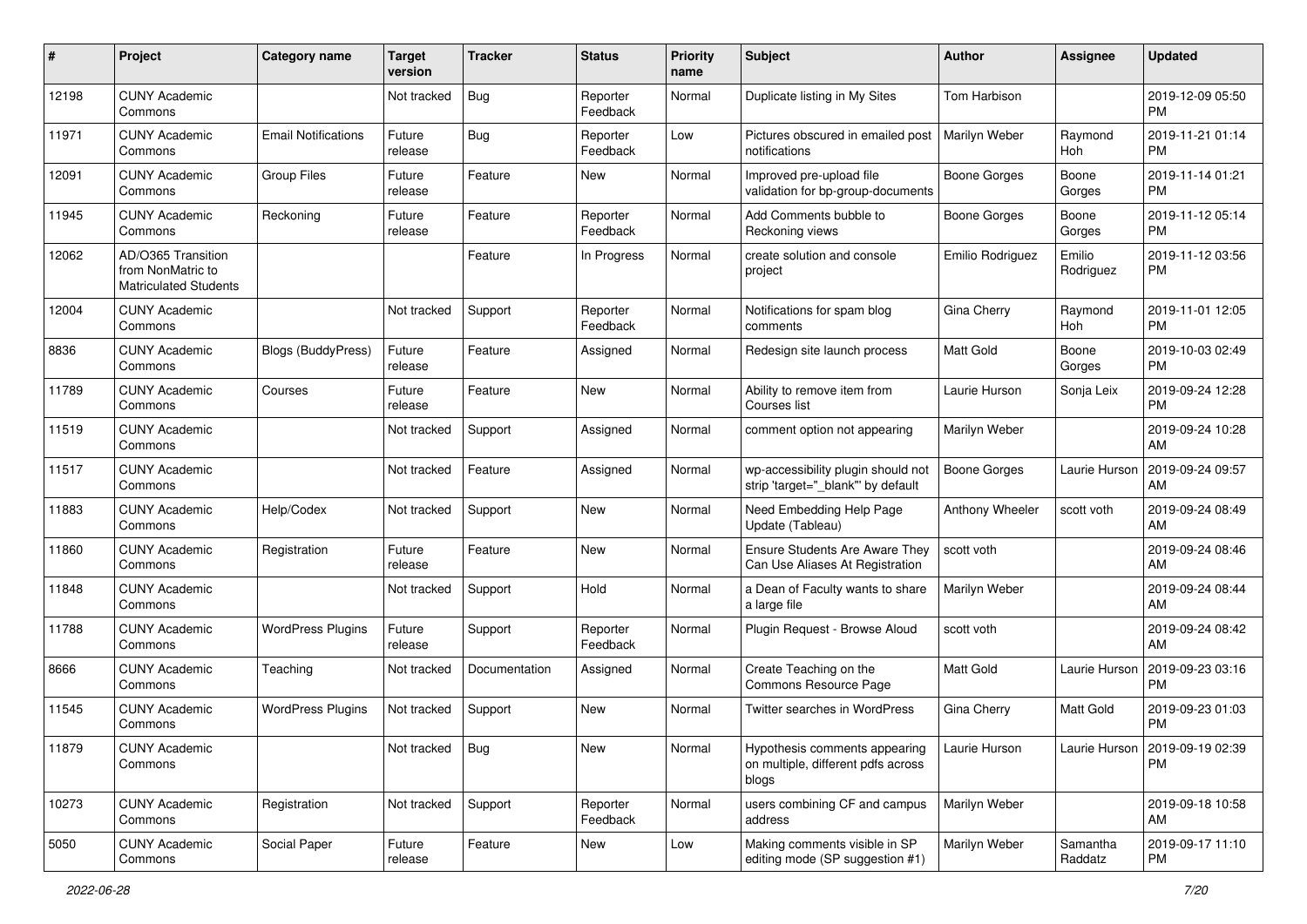| #     | Project                         | <b>Category name</b>     | <b>Target</b><br>version | <b>Tracker</b> | <b>Status</b>        | <b>Priority</b><br>name | Subject                                                                              | <b>Author</b>         | <b>Assignee</b>    | <b>Updated</b>                |
|-------|---------------------------------|--------------------------|--------------------------|----------------|----------------------|-------------------------|--------------------------------------------------------------------------------------|-----------------------|--------------------|-------------------------------|
| 10678 | <b>CUNY Academic</b><br>Commons |                          | Not tracked              | <b>Bug</b>     | Reporter<br>Feedback | High                    | Newsletter Plugin Not Sending<br>Out Newsletters                                     | Mark Webb             | Boone<br>Gorges    | 2019-09-16 09:38<br>PM        |
| 11834 | <b>CUNY Academic</b><br>Commons | <b>Group Files</b>       | Future<br>release        | Feature        | New                  | Normal                  | Improved tools for managing<br>group file folders                                    | <b>Boone Gorges</b>   | Sonja Leix         | 2019-09-06 03:55<br><b>PM</b> |
| 11787 | <b>CUNY Academic</b><br>Commons |                          | Not tracked              | Support        | Reporter<br>Feedback | Normal                  | automated comments notifications<br>on ZenDesk                                       | Marilyn Weber         |                    | 2019-08-26 06:18<br><b>PM</b> |
| 11771 | <b>CUNY Academic</b><br>Commons |                          | Not tracked              | Support        | Reporter<br>Feedback | Normal                  | post displays in sections                                                            | Marilyn Weber         |                    | 2019-08-20 10:34<br>AM        |
| 11493 | <b>CUNY Academic</b><br>Commons | Domain Mapping           | Not tracked              | Support        | Reporter<br>Feedback | Normal                  | Domain Mapping Request - Talia<br>Schaffer                                           | scott voth            | Matt Gold          | 2019-08-06 08:39<br>AM        |
| 11624 | <b>CUNY Academic</b><br>Commons | WordPress (misc)         | Not tracked              | Support        | New                  | Normal                  | Change pages into posts or swap<br>database for a Commons site?                      | Stephen Klein         | Raymond<br>Hoh     | 2019-07-09 11:04<br>AM        |
| 11556 | <b>CUNY Academic</b><br>Commons | Courses                  | Not tracked              | Bug            | Reporter<br>Feedback | Normal                  | Instructor name given in course<br>listing                                           | Tom Harbison          |                    | 2019-06-25 04:12<br><b>PM</b> |
| 11531 | <b>CUNY Academic</b><br>Commons | Events                   | Future<br>release        | Feature        | New                  | Normal                  | Main Events calendar should<br>include non-public events that<br>user has access to  | scott voth            | Boone<br>Gorges    | 2019-06-11 10:00<br>AM        |
| 11496 | <b>CUNY Academic</b><br>Commons | <b>Public Portfolio</b>  | 1.15.2                   | Support        | <b>New</b>           | Normal                  | Replace Twitter Icon on Member<br>Portfolio page                                     | scott voth            | Boone<br>Gorges    | 2019-06-06 01:03<br>PM        |
| 11509 | <b>CUNY Academic</b><br>Commons |                          | Not tracked              | Support        | Reporter<br>Feedback | Normal                  | deleted Page causing a Menu<br>problem?                                              | Marilyn Weber         |                    | 2019-06-04 09:54<br>AM        |
| 11415 | <b>CUNY Academic</b><br>Commons | <b>WordPress Plugins</b> | Not tracked              | Bug            | Reporter<br>Feedback | Normal                  | <b>Blog Subscriptions in Jetpack</b>                                                 | Laurie Hurson         |                    | 2019-05-14 10:34<br>AM        |
| 11393 | <b>CUNY Academic</b><br>Commons |                          | Not tracked              | Publicity      | New                  | Normal                  | After 1.15 release, ceate a hero<br>slide and post about adding a site<br>to a group | scott voth            | Patrick<br>Sweeney | 2019-05-14 10:32<br>AM        |
| 11386 | <b>CUNY Academic</b><br>Commons | WordPress - Media        | Not tracked              | Support        | Reporter<br>Feedback | Normal                  | disappearing images                                                                  | scott voth            | Boone<br>Gorges    | 2019-05-14 10:32<br>AM        |
| 11449 | <b>CUNY Academic</b><br>Commons | WordPress - Media        | Not tracked              | Support        | Reporter<br>Feedback | Normal                  | Cloning Media Library for JITP<br>from Staging to Production Site                    | <b>Patrick DeDauw</b> | Boone<br>Gorges    | 2019-05-13 12:00<br>PM        |
| 11392 | <b>CUNY Academic</b><br>Commons |                          | Future<br>release        | Bug            | New                  | Normal                  | Migrate users away from<br><b>StatPress</b>                                          | <b>Boone Gorges</b>   |                    | 2019-04-23 03:53<br><b>PM</b> |
| 11149 | <b>CUNY Academic</b><br>Commons |                          | Not tracked              | Support        | Reporter<br>Feedback | Normal                  | comments getting blocked                                                             | Marilyn Weber         | Raymond<br>Hoh     | 2019-03-26 11:40<br>AM        |
| 1544  | <b>CUNY Academic</b><br>Commons | Groups (misc)            | Future<br>release        | Feature        | Reporter<br>Feedback | Normal                  | Group Filtering and Sorting                                                          | Matt Gold             | Chris Stein        | 2019-03-01 02:25<br>PM        |
| 5016  | <b>CUNY Academic</b><br>Commons | Events                   | Future<br>release        | Feature        | Assigned             | Low                     | Allow comments to be posted on<br>events                                             | <b>Matt Gold</b>      | Raymond<br>Hoh     | 2019-03-01 02:23<br>PM        |
| 4635  | <b>CUNY Academic</b><br>Commons | Authentication           | Future<br>release        | Feature        | New                  | Normal                  | Allow non-WP authentication                                                          | Boone Gorges          | Sonja Leix         | 2019-03-01 02:05<br>PM        |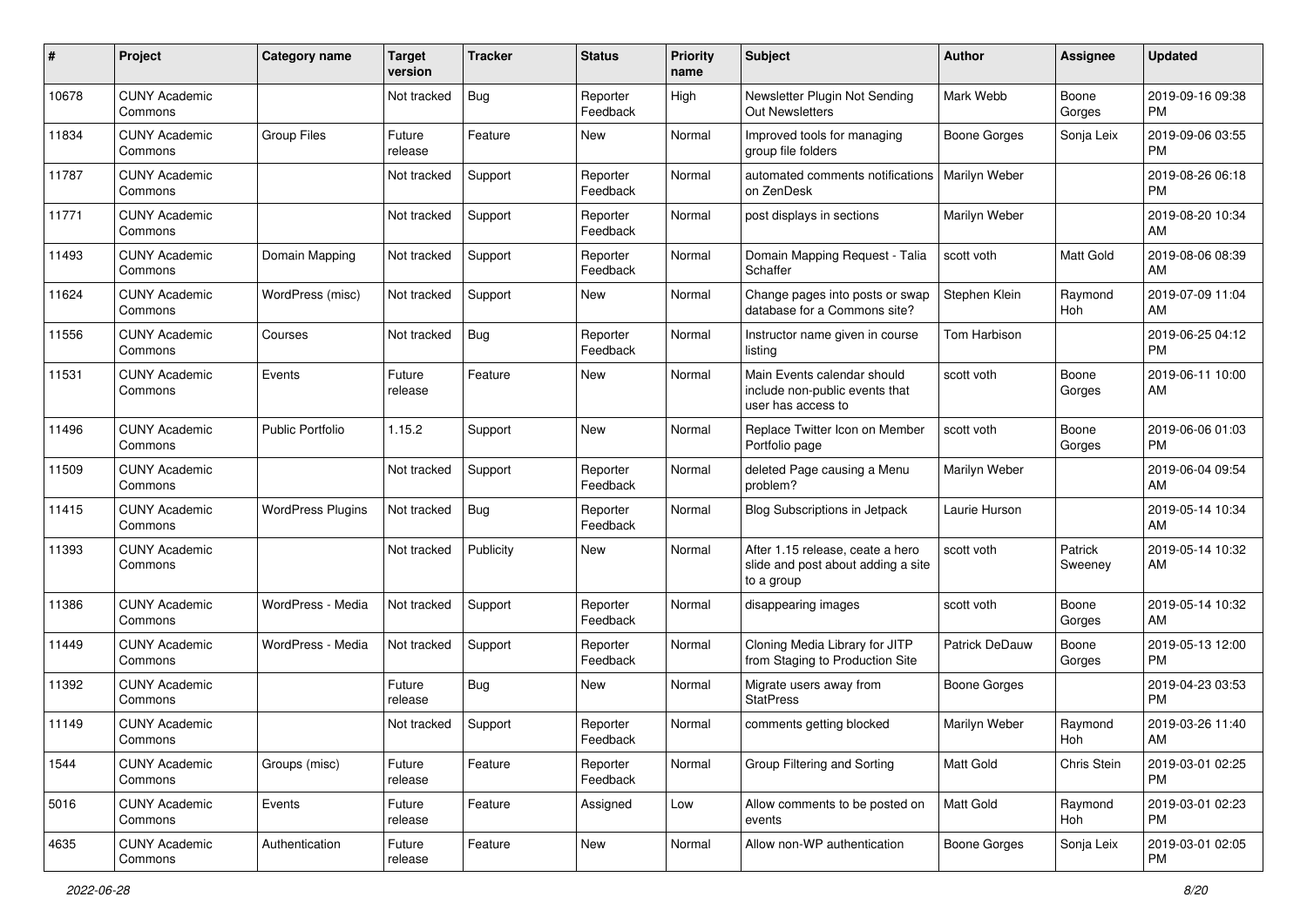| #     | Project                         | <b>Category name</b>       | <b>Target</b><br>version | <b>Tracker</b> | <b>Status</b>        | <b>Priority</b><br>name | Subject                                                                                                      | <b>Author</b>           | <b>Assignee</b> | <b>Updated</b>                |
|-------|---------------------------------|----------------------------|--------------------------|----------------|----------------------|-------------------------|--------------------------------------------------------------------------------------------------------------|-------------------------|-----------------|-------------------------------|
| 9720  | <b>CUNY Academic</b><br>Commons | Authentication             | Future<br>release        | Feature        | <b>New</b>           | Normal                  | The Commons should be an<br>oAuth provider                                                                   | <b>Boone Gorges</b>     |                 | 2019-03-01 02:04<br><b>PM</b> |
| 11120 | <b>CUNY Academic</b><br>Commons | <b>WordPress Plugins</b>   | Not tracked              | <b>Bug</b>     | Reporter<br>Feedback | Normal                  | Events Manager Events Not<br>Showing Up                                                                      | Mark Webb               |                 | 2019-02-27 04:10<br><b>PM</b> |
| 11131 | <b>CUNY Academic</b><br>Commons |                            | Future<br>release        | Feature        | Reporter<br>Feedback | Normal                  | <b>Image Annotation Plugins</b>                                                                              | Laurie Hurson           |                 | 2019-02-26 11:33<br>AM        |
| 11077 | <b>CUNY Academic</b><br>Commons | Events                     | Not tracked              | Feature        | Reporter<br>Feedback | Normal                  | Show event category description<br>in event list view                                                        | Raffi<br>Khatchadourian |                 | 2019-02-12 10:38<br><b>PM</b> |
| 11024 | <b>CUNY Academic</b><br>Commons | WordPress (misc)           | Future<br>release        | Bug            | New                  | Normal                  | Subsites should not show "you<br>should update your .htaccess<br>now" notice after permalink setting<br>save | <b>Boone Gorges</b>     |                 | 2019-01-28 01:35<br><b>PM</b> |
| 10982 | <b>CUNY Academic</b><br>Commons | Domain Mapping             | Not tracked              | Support        | Reporter<br>Feedback | Normal                  | <b>CNAME</b> question                                                                                        | scott voth              |                 | 2019-01-22 04:29<br><b>PM</b> |
| 10839 | <b>CUNY Academic</b><br>Commons | About page                 | Not tracked              | Support        | New                  | Normal                  | <b>Mission Statement Needs</b><br>Revision                                                                   | scott voth              | Matt Gold       | 2018-12-26 10:58<br>AM        |
| 10794 | <b>CUNY Academic</b><br>Commons | Performance                | Not tracked              | <b>Bug</b>     | New                  | Normal                  | Memcached connection<br>occasionally breaks                                                                  | <b>Boone Gorges</b>     | Boone<br>Gorges | 2018-12-06 03:30<br><b>PM</b> |
| 10769 | <b>CUNY Academic</b><br>Commons | <b>WordPress Themes</b>    | Not tracked              | <b>Bug</b>     | Reporter<br>Feedback | Normal                  | 2011 Theme Sidebar                                                                                           | Mark Webb               |                 | 2018-12-04 04:09<br><b>PM</b> |
| 10659 | <b>CUNY Academic</b><br>Commons | Group Forums               | Future<br>release        | Feature        | Assigned             | Normal                  | Post to multiple groups via email                                                                            | Matt Gold               | Raymond<br>Hoh  | 2018-11-15 12:54<br>AM        |
| 10657 | <b>CUNY Academic</b><br>Commons |                            | Not tracked              | Support        | Reporter<br>Feedback | Normal                  | child theme problems                                                                                         | Marilyn Weber           |                 | 2018-11-08 01:19<br><b>PM</b> |
| 9926  | <b>CUNY Academic</b><br>Commons | <b>WordPress Plugins</b>   | Future<br>release        | <b>Bug</b>     | New                  | Normal                  | twitter-mentions-as-comments<br>cron jobs can run long                                                       | <b>Boone Gorges</b>     | Boone<br>Gorges | 2018-10-24 12:34<br><b>PM</b> |
| 9289  | <b>CUNY Academic</b><br>Commons | <b>WordPress Plugins</b>   | Future<br>release        | Bug            | Reporter<br>Feedback | Normal                  | Email Users Plugin                                                                                           | Laurie Hurson           | Boone<br>Gorges | 2018-10-24 12:34<br><b>PM</b> |
| 9028  | <b>CUNY Academic</b><br>Commons | Onboarding                 | Future<br>release        | Feature        | Assigned             | Normal                  | suggest groups to new members<br>during the registration process                                             | <b>Matt Gold</b>        | Chris Stein     | 2018-10-24 12:34<br><b>PM</b> |
| 5992  | <b>CUNY Academic</b><br>Commons | <b>Email Notifications</b> | Future<br>release        | Feature        | New                  | Normal                  | Changing the From line of<br>autogenerated blog emails                                                       | Marilyn Weber           |                 | 2018-09-27 05:19<br><b>PM</b> |
| 10368 | <b>CUNY Academic</b><br>Commons |                            | Future<br>release        | Feature        | Assigned             | Normal                  | Use ORCID data to populate<br>academic profile page                                                          | Stephen Francoeur       | Boone<br>Gorges | 2018-09-25 01:53<br>PM        |
| 9947  | <b>CUNY Academic</b><br>Commons | <b>WordPress Plugins</b>   | Future<br>release        | Feature        | Reporter<br>Feedback | Normal                  | Install H5P quiz plugin                                                                                      | Matt Gold               | Boone<br>Gorges | 2018-09-11 11:01<br>AM        |
| 10262 | <b>CUNY Academic</b><br>Commons |                            | Not tracked              | Bug            | Reporter<br>Feedback | Normal                  | Newsletter Plugin: Broken Image<br>at Bottom of All Newsletters                                              | Mark Webb               | Raymond<br>Hoh  | 2018-08-30 05:17<br><b>PM</b> |
| 9979  | <b>CUNY Academic</b><br>Commons | <b>Email Notifications</b> | Not tracked              | <b>Bug</b>     | Reporter<br>Feedback | Normal                  | Reports of slow email activation<br>emails                                                                   | Matt Gold               | Boone<br>Gorges | 2018-08-29 09:40<br><b>PM</b> |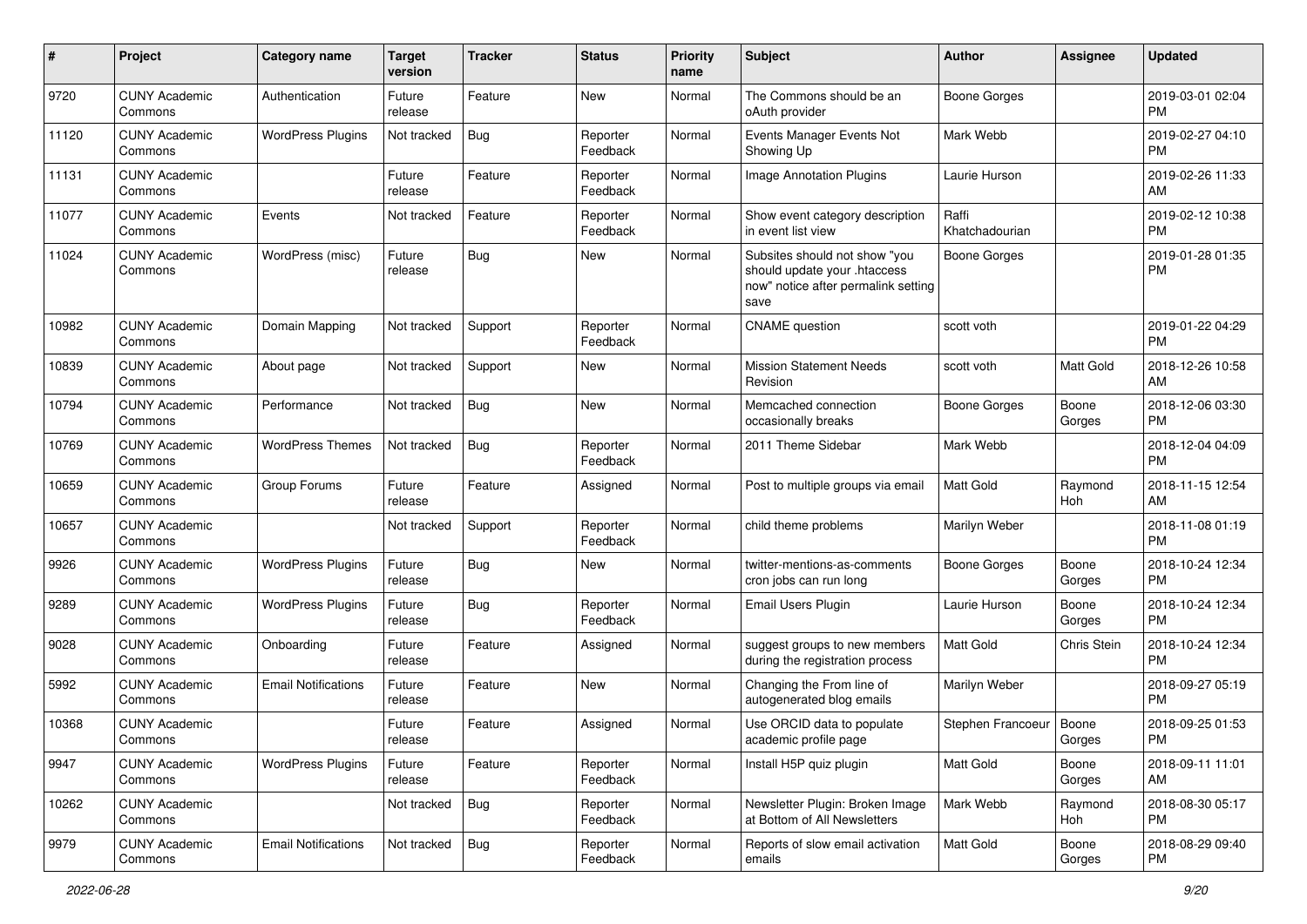| $\pmb{\#}$ | <b>Project</b>                  | Category name            | <b>Target</b><br>version | Tracker    | <b>Status</b>        | <b>Priority</b><br>name | <b>Subject</b>                                                                                                                               | Author                  | Assignee            | <b>Updated</b>                |
|------------|---------------------------------|--------------------------|--------------------------|------------|----------------------|-------------------------|----------------------------------------------------------------------------------------------------------------------------------------------|-------------------------|---------------------|-------------------------------|
| 10040      | <b>CUNY Academic</b><br>Commons | WordPress (misc)         | Not tracked              | <b>Bug</b> | Reporter<br>Feedback | Normal                  | User doesn't see full list of themes   Matt Gold                                                                                             |                         | Boone<br>Gorges     | 2018-07-25 10:12<br>AM        |
| 9941       | <b>CUNY Academic</b><br>Commons | Wiki                     | Not tracked              | Support    | Assigned             | Normal                  | Wiki functionality                                                                                                                           | <b>Matt Gold</b>        | Boone<br>Gorges     | 2018-06-26 10:57<br>AM        |
| 9515       | <b>CUNY Academic</b><br>Commons | <b>WordPress Plugins</b> | Not tracked              | <b>Bug</b> | Reporter<br>Feedback | Normal                  | Text to Speech plugin - "More<br>Slowly" checkbox not working                                                                                | scott voth              | Boone<br>Gorges     | 2018-06-13 02:26<br><b>PM</b> |
| 9908       | <b>CUNY Academic</b><br>Commons |                          | Not tracked              | Feature    | <b>New</b>           | Normal                  | Is it possible to send email<br>updates to users (or an email<br>address not on the list) for only a<br>single page AFTER being<br>prompted? | <b>Michael Shields</b>  | scott voth          | 2018-06-11 01:34<br><b>PM</b> |
| 9895       | <b>CUNY Academic</b><br>Commons | Onboarding               | Future<br>release        | Feature    | Assigned             | Normal                  | Add "Accept Invitation"<br>link/button/function to Group<br>and/or Site invitation emails?                                                   | <b>Luke Waltzer</b>     | Boone<br>Gorges     | 2018-06-07 12:42<br><b>PM</b> |
| 9835       | <b>CUNY Academic</b><br>Commons | Group Forums             | Future<br>release        | Bug        | Assigned             | Normal                  | add a "like" function?                                                                                                                       | Marilyn Weber           | <b>Erik Trainer</b> | 2018-06-05 01:49<br><b>PM</b> |
| 9729       | <b>CUNY Academic</b><br>Commons | <b>SEO</b>               | Not tracked              | Support    | New                  | Normal                  | 503 Errors showing on<br>newlaborforum.cuny.edu                                                                                              | Diane Krauthamer        | Raymond<br>Hoh      | 2018-05-22 04:48<br><b>PM</b> |
| 8607       | <b>CUNY Academic</b><br>Commons |                          | Not tracked              | Support    | <b>New</b>           | Normal                  | Paypal?                                                                                                                                      | Marilyn Weber           | Matt Gold           | 2018-05-15 01:37<br><b>PM</b> |
| 9643       | <b>CUNY Academic</b><br>Commons | Publicity                | Not tracked              | Feature    | <b>New</b>           | Normal                  | Create a page on the Commons<br>for logos etc.                                                                                               | Stephen Real            | <b>Stephen Real</b> | 2018-04-24 10:53<br>AM        |
| 3768       | <b>CUNY Academic</b><br>Commons | <b>Public Portfolio</b>  | Future<br>release        | Feature    | Assigned             | Normal                  | Institutions/Past positions on<br>public portfolios                                                                                          | <b>Matt Gold</b>        | Boone<br>Gorges     | 2018-04-23 10:44<br>AM        |
| 7981       | <b>CUNY Academic</b><br>Commons | Social Paper             | Future<br>release        | Bug        | <b>New</b>           | Normal                  | Social Paper comments should<br>not go to spam                                                                                               | Luke Waltzer            | Boone<br>Gorges     | 2018-04-16 03:52<br>PM        |
| 7663       | <b>CUNY Academic</b><br>Commons | Social Paper             | Future<br>release        | <b>Bug</b> | <b>New</b>           | Normal                  | Social Paper notifications not<br>formatted correctly on secondary<br>sites                                                                  | Boone Gorges            | Boone<br>Gorges     | 2018-04-16 03:52<br>PM        |
| 9207       | <b>CUNY Academic</b><br>Commons |                          | Future<br>release        | Support    | Reporter<br>Feedback | Normal                  | display dashboards made in<br>Tableau?                                                                                                       | Marilyn Weber           | Boone<br>Gorges     | 2018-04-10 10:42<br>AM        |
| 9420       | <b>CUNY Academic</b><br>Commons | cuny.is                  | Not tracked              | Feature    | <b>New</b>           | Normal                  | Request for http://cuny.is/streams                                                                                                           | Raffi<br>Khatchadourian | Marilyn<br>Weber    | 2018-04-02 10:08<br>AM        |
| 7022       | <b>CUNY Academic</b><br>Commons | Announcements            | Future<br>release        | <b>Bug</b> | <b>New</b>           | Normal                  | Sitewide announcements should<br>be displayed on, and dismissable<br>from, mapped domains                                                    | <b>Boone Gorges</b>     | Boone<br>Gorges     | 2018-03-22 10:18<br>AM        |
| 9211       | <b>CUNY Academic</b><br>Commons | <b>WordPress Plugins</b> | Future<br>release        | Support    | Reporter<br>Feedback | Normal                  | Auto-Role Setting in Forum Plugin<br><b>Causing Some Confusion</b>                                                                           | Luke Waltzer            | Boone<br>Gorges     | 2018-03-13 11:44<br>AM        |
| 9346       | <b>CUNY Academic</b><br>Commons | WordPress (misc)         | Not tracked              | <b>Bug</b> | <b>New</b>           | Normal                  | Clone cetls.bmcc.cuny.edu for<br>development                                                                                                 | Owen Roberts            | Raymond<br>Hoh      | 2018-03-06 05:35<br><b>PM</b> |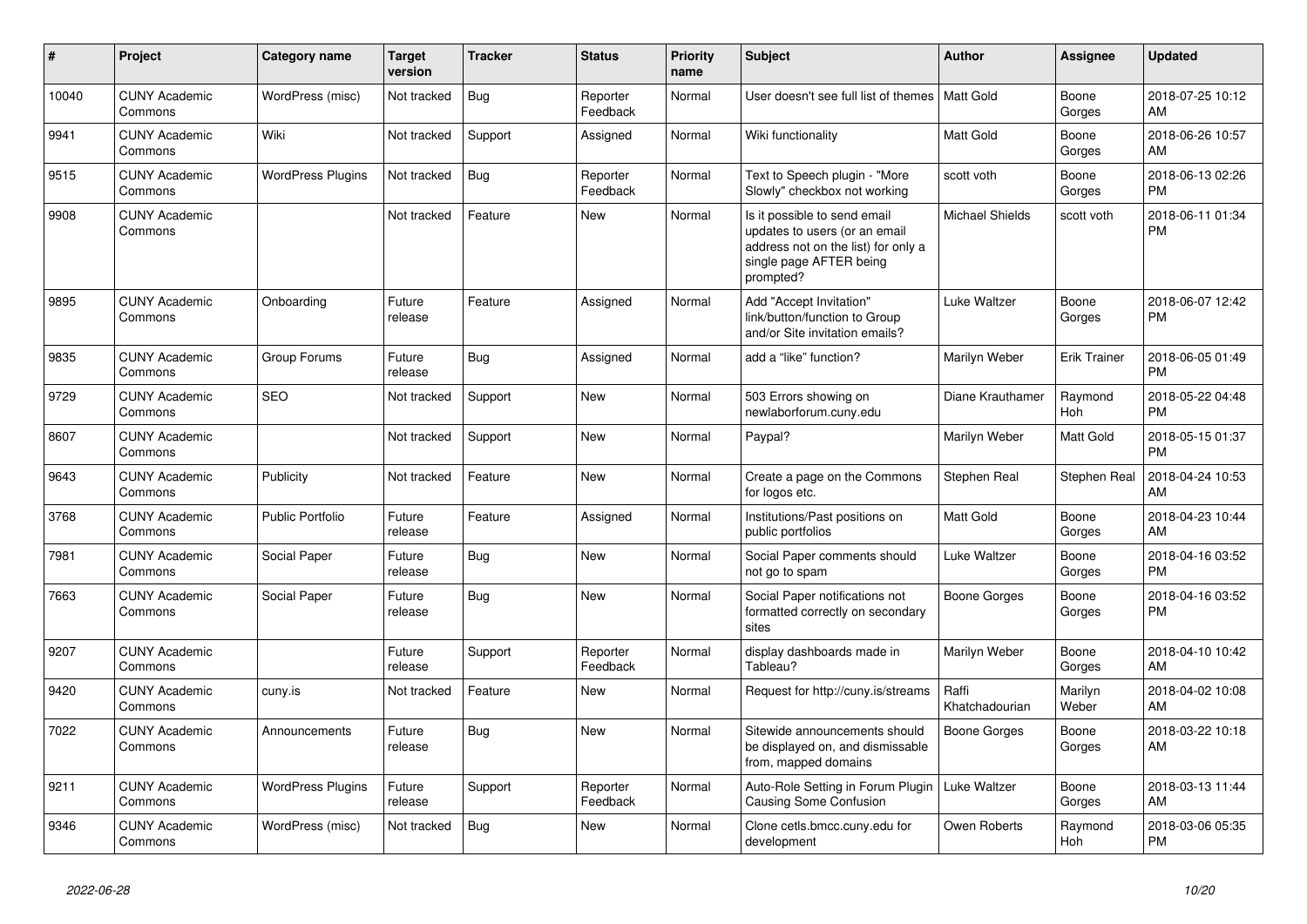| $\pmb{\#}$ | Project                         | Category name            | Target<br>version | Tracker        | <b>Status</b>        | <b>Priority</b><br>name | <b>Subject</b>                                                                                  | Author                  | <b>Assignee</b>       | Updated                       |
|------------|---------------------------------|--------------------------|-------------------|----------------|----------------------|-------------------------|-------------------------------------------------------------------------------------------------|-------------------------|-----------------------|-------------------------------|
| 3580       | <b>CUNY Academic</b><br>Commons | Group Blogs              | Future<br>release | Feature        | <b>New</b>           | Normal                  | Multiple blogs per group                                                                        | <b>Boone Gorges</b>     | Boone<br>Gorges       | 2018-02-20 02:02<br><b>PM</b> |
| 8991       | <b>CUNY Academic</b><br>Commons | Reply By Email           | Not tracked       | Bug            | Hold                 | Normal                  | RBE duplicate email message<br>issue                                                            | Matt Gold               | Raymond<br>Hoh        | 2018-02-18 08:53<br><b>PM</b> |
| 9060       | <b>CUNY Academic</b><br>Commons | Commons In A Box         | Not tracked       | <b>Bug</b>     | Hold                 | Normal                  | Problems with CBox image library<br>/ upload                                                    | Lisa Rhody              | Raymond<br>Hoh        | 2018-01-10 03:26<br>PM        |
| 9015       | <b>CUNY Academic</b><br>Commons | Groups (misc)            | Not tracked       | Outreach       | Assigned             | Normal                  | Email group admins the email<br>addresses of their groups                                       | <b>Matt Gold</b>        | Matt Gold             | 2018-01-02 09:54<br>AM        |
| 8992       | <b>NYCDH Community</b><br>Site  |                          |                   | Bug            | Assigned             | Normal                  | Multiple RBE error reports                                                                      | Matt Gold               | Raymond<br><b>Hoh</b> | 2017-12-11 05:43<br>PМ        |
| 8976       | <b>CUNY Academic</b><br>Commons | Reply By Email           | Not tracked       | Feature        | Assigned             | Normal                  | Package RBE new topics<br>posting?                                                              | Matt Gold               | Raymond<br>Hoh        | 2017-12-04 02:34<br><b>PM</b> |
| 3615       | <b>CUNY Academic</b><br>Commons | Redmine                  | Not tracked       | Feature        | <b>New</b>           | Low                     | Create Redmine issues via email                                                                 | Dominic Giglio          | Boone<br>Gorges       | 2017-11-16 11:36<br>AM        |
| 8898       | <b>CUNY Academic</b><br>Commons | Social Paper             | Not tracked       | Feature        | Assigned             | Normal                  | Usage data on docs and social<br>paper                                                          | <b>Matt Gold</b>        | <b>Matt Gold</b>      | 2017-11-16 11:32<br>AM        |
| 8837       | <b>CUNY Academic</b><br>Commons |                          | Not tracked       | Feature        | Assigned             | Normal                  | Create a form to request info from<br>people requesting premium<br>themes and plugins           | <b>Matt Gold</b>        | Marilyn<br>Weber      | 2017-11-14 03:35<br><b>PM</b> |
| 8902       | <b>CUNY Academic</b><br>Commons | Design                   | Not tracked       | Feature        | Assigned             | Normal                  | Report back on research on<br><b>BuddyPress themes</b>                                          | Matt Gold               | Michael Smith         | 2017-11-10 12:31<br>PM        |
| 8498       | <b>CUNY Academic</b><br>Commons | <b>WordPress Plugins</b> | Future<br>release | Feature        | <b>New</b>           | Low                     | <b>Gravity Forms Email Users</b>                                                                | Raffi<br>Khatchadourian | Matt Gold             | 2017-10-13 12:58<br><b>PM</b> |
| 8675       | <b>CUNY Academic</b><br>Commons | User Onboarding          | Future<br>release | Bug            | Reporter<br>Feedback | Low                     | Add new User search screen calls<br>for the input of email address but<br>doesn't work with one | <b>Paul Hebert</b>      | Boone<br>Gorges       | 2017-10-11 11:17<br>AM        |
| 8756       | <b>CUNY Academic</b><br>Commons | Group Blogs              | Future<br>release | Feature        | Hold                 | Normal                  | Connect multiple blogs to one<br>group?                                                         | <b>Matt Gold</b>        | Boone<br>Gorges       | 2017-09-30 10:42<br>AM        |
| 8211       | <b>CUNY Academic</b><br>Commons | <b>WordPress Themes</b>  | Future<br>release | Feature        | <b>New</b>           | Normal                  | Theme Suggestions: Material<br>Design-Inspired Themes                                           | Margaret Galvan         | Margaret<br>Galvan    | 2017-08-07 02:48<br><b>PM</b> |
| 8440       | <b>CUNY Academic</b><br>Commons | Onboarding               | Not tracked       | Bug            | New                  | Normal                  | <b>Create Test Email Accounts for</b><br><b>Onboarding Project</b>                              | Stephen Real            | <b>Stephen Real</b>   | 2017-08-01 09:49<br>PM        |
| 8078       | <b>CUNY Academic</b><br>Commons | <b>WordPress Plugins</b> | Future<br>release | System Upgrade | Assigned             | Normal                  | <b>CommentPress Updates</b>                                                                     | Margaret Galvan         | Christian<br>Wach     | 2017-05-08 03:49<br><b>PM</b> |
| 7828       | <b>CUNY Academic</b><br>Commons |                          | Not tracked       | Feature        | Assigned             | Normal                  | Theme Assessment 2017                                                                           | Margaret Galvan         | Margaret<br>Galvan    | 2017-05-02 10:41<br><b>PM</b> |
| 4481       | <b>CUNY Academic</b><br>Commons | Events                   | Future<br>release | Feature        | <b>New</b>           | Normal                  | Group admins/mods should have<br>the ability to unlink an event from<br>the group               | Boone Gorges            | Boone<br>Gorges       | 2017-04-24 03:53<br>РM        |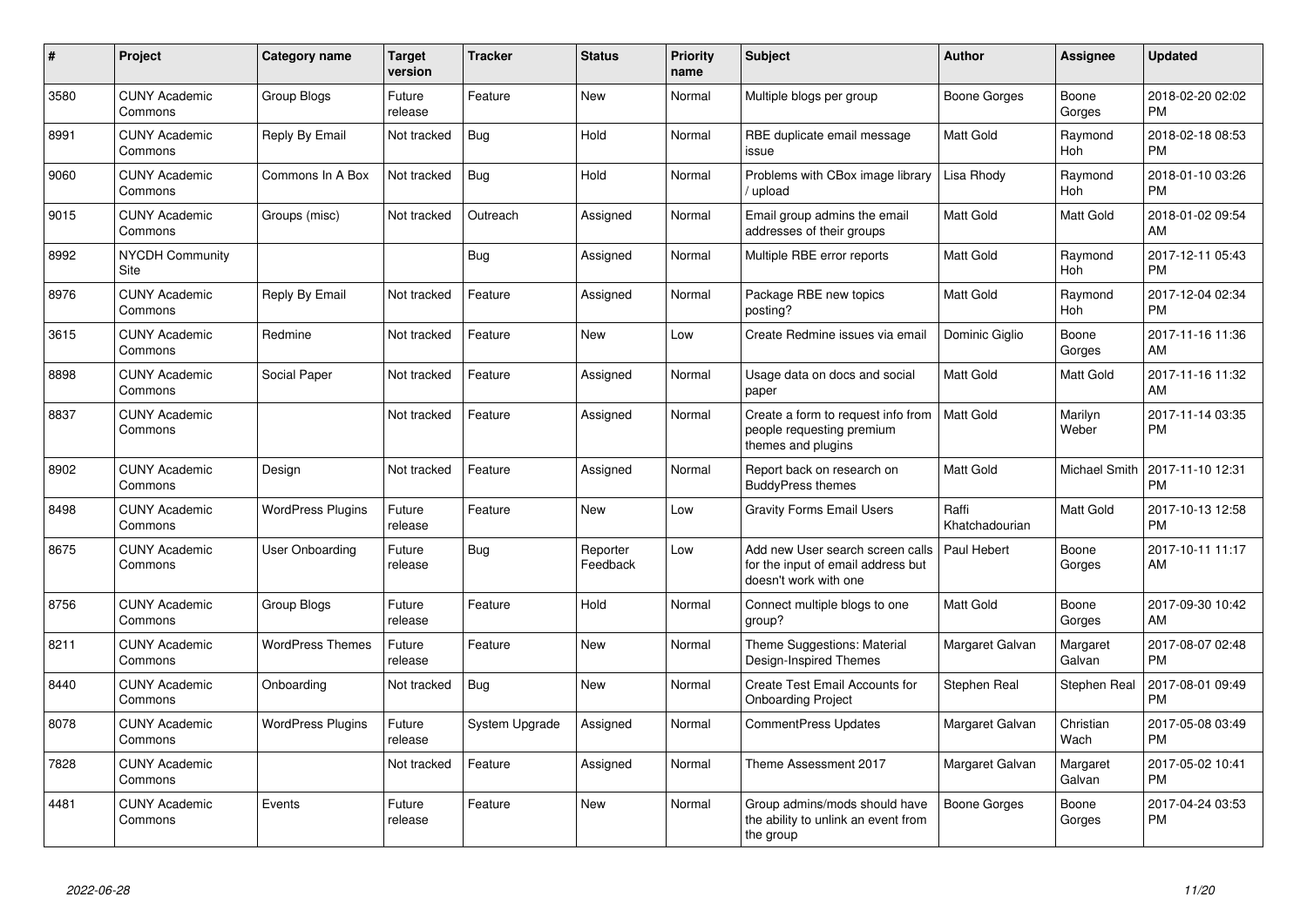| $\#$ | Project                         | <b>Category name</b>     | Target<br>version | <b>Tracker</b> | <b>Status</b>        | <b>Priority</b><br>name | <b>Subject</b>                                                   | Author              | <b>Assignee</b>     | <b>Updated</b>                |
|------|---------------------------------|--------------------------|-------------------|----------------|----------------------|-------------------------|------------------------------------------------------------------|---------------------|---------------------|-------------------------------|
| 7928 | <b>CUNY Academic</b><br>Commons | Group Forums             | Not tracked       | <b>Bug</b>     | <b>New</b>           | Normal                  | Duplicate Forum post                                             | Luke Waltzer        | Raymond<br>Hoh      | 2017-04-11 09:27<br><b>PM</b> |
| 6356 | <b>CUNY Academic</b><br>Commons | <b>WordPress Plugins</b> | Future<br>release | Bug            | Reporter<br>Feedback | Low                     | Should Subscribe2 be<br>deprecated?                              | Luke Waltzer        |                     | 2017-03-20 12:20<br><b>PM</b> |
| 7624 | <b>CUNY Academic</b><br>Commons | BuddyPress (misc)        | Future<br>release | Design/UX      | <b>New</b>           | Normal                  | <b>BP Notifications</b>                                          | Luke Waltzer        | Paige Dupont        | 2017-02-08 10:43<br><b>PM</b> |
| 5316 | <b>CUNY Academic</b><br>Commons | User Experience          | Future<br>release | Feature        | Assigned             | Normal                  | Prompt user email address<br>updates                             | Matt Gold           | <b>Stephen Real</b> | 2016-12-21 03:30<br><b>PM</b> |
| 4980 | <b>CUNY Academic</b><br>Commons | Home Page                | Future<br>release | Feature        | Assigned             | Normal                  | CAC Featured Content -- Adding<br>Randomization                  | <b>Matt Gold</b>    | Boone<br>Gorges     | 2016-12-12 03:01<br><b>PM</b> |
| 6995 | <b>CUNY Academic</b><br>Commons | Home Page                | Not tracked       | <b>Bug</b>     | Assigned             | Normal                  | member filter on homepage not<br>workina                         | <b>Matt Gold</b>    | Raymond<br>Hoh      | 2016-12-11 09:46<br><b>PM</b> |
| 6665 | <b>CUNY Academic</b><br>Commons |                          | Not tracked       | Publicity      | <b>New</b>           | Normal                  | Dead Link in 1.10 announcement<br>post                           | Paige Dupont        | Stephen Real        | 2016-12-01 03:11<br><b>PM</b> |
| 6644 | <b>CUNY Academic</b><br>Commons |                          | Not tracked       | Bug            | Reporter<br>Feedback | High                    | White Screen at Login Pge                                        | Luke Waltzer        | Raymond<br>Hoh      | 2016-11-21 10:34<br><b>PM</b> |
| 6755 | <b>CUNY Academic</b><br>Commons | WordPress (misc)         | Future<br>release | Bug            | <b>New</b>           | Normal                  | Cannot Deactivate Plugin                                         | Laura Kane          |                     | 2016-11-16 01:12<br><b>PM</b> |
| 6749 | <b>CUNY Academic</b><br>Commons | Events                   | Future<br>release | Bug            | <b>New</b>           | Low                     | BPEO iCal request can trigger<br>very large number of DB queries | Boone Gorges        | Raymond<br>Hoh      | 2016-11-15 10:09<br><b>PM</b> |
| 6671 | <b>CUNY Academic</b><br>Commons | Reply By Email           | Not tracked       | <b>Bug</b>     | Assigned             | Normal                  | 'Post too often" RBE error<br>message                            | Matt Gold           | Raymond<br>Hoh      | 2016-11-11 09:55<br>AM        |
| 6426 | <b>CUNY Academic</b><br>Commons | Spam/Spam<br>Prevention  | Future<br>release | Feature        | Assigned             | Normal                  | Force captcha on all comments?                                   | <b>Matt Gold</b>    | <b>Tahir Butt</b>   | 2016-10-24 02:06<br><b>PM</b> |
| 1423 | <b>CUNY Academic</b><br>Commons | BuddyPress (misc)        | Future<br>release | Feature        | Assigned             | Low                     | Show an avatar for pingback<br>comment activity items            | Boone Gorges        | <b>Tahir Butt</b>   | 2016-10-24 12:03<br><b>PM</b> |
| 3090 | <b>CUNY Academic</b><br>Commons | Twitter page             | Future<br>release | Feature        | Assigned             | Normal                  | Prevent Retweets from showing<br>up on Commons twitter page      | <b>Matt Gold</b>    | <b>Tahir Butt</b>   | 2016-10-24 11:31<br>AM        |
| 5199 | <b>CUNY Academic</b><br>Commons | Social Paper             | Future<br>release | Feature        | <b>New</b>           | Normal                  | add tables to the SP editor                                      | Marilyn Weber       |                     | 2016-10-24 11:27<br>AM        |
| 5234 | <b>CUNY Academic</b><br>Commons | Membership               | Future<br>release | Feature        | Assigned             | Normal                  | Write Unconfirmed patch for WP                                   | <b>Boone Gorges</b> | Boone<br>Gorges     | 2016-10-24 11:18<br>AM        |
| 6392 | <b>CUNY Academic</b><br>Commons | Group Forums             | Future<br>release | Design/UX      | Assigned             | Low                     | <b>Composition/Preview Panes in</b><br>Forum Posts               | Luke Waltzer        | Paige Dupont        | 2016-10-21 04:26<br><b>PM</b> |
| 6389 | <b>CUNY Academic</b><br>Commons | <b>BuddyPress Docs</b>   | Future<br>release | Feature        | <b>New</b>           | Low                     | Make Discussion Area Visible<br>When Editing a Doc               | Luke Waltzer        | Boone<br>Gorges     | 2016-10-21 04:16<br><b>PM</b> |
| 5826 | <b>CUNY Academic</b><br>Commons | <b>WordPress Plugins</b> | Future<br>release | Support        | Reporter<br>Feedback | Normal                  | <b>Remove Subscription Options</b><br>plugin from directory      | Sarah Morgano       | Sarah<br>Morgano    | 2016-10-21 04:14<br>PM        |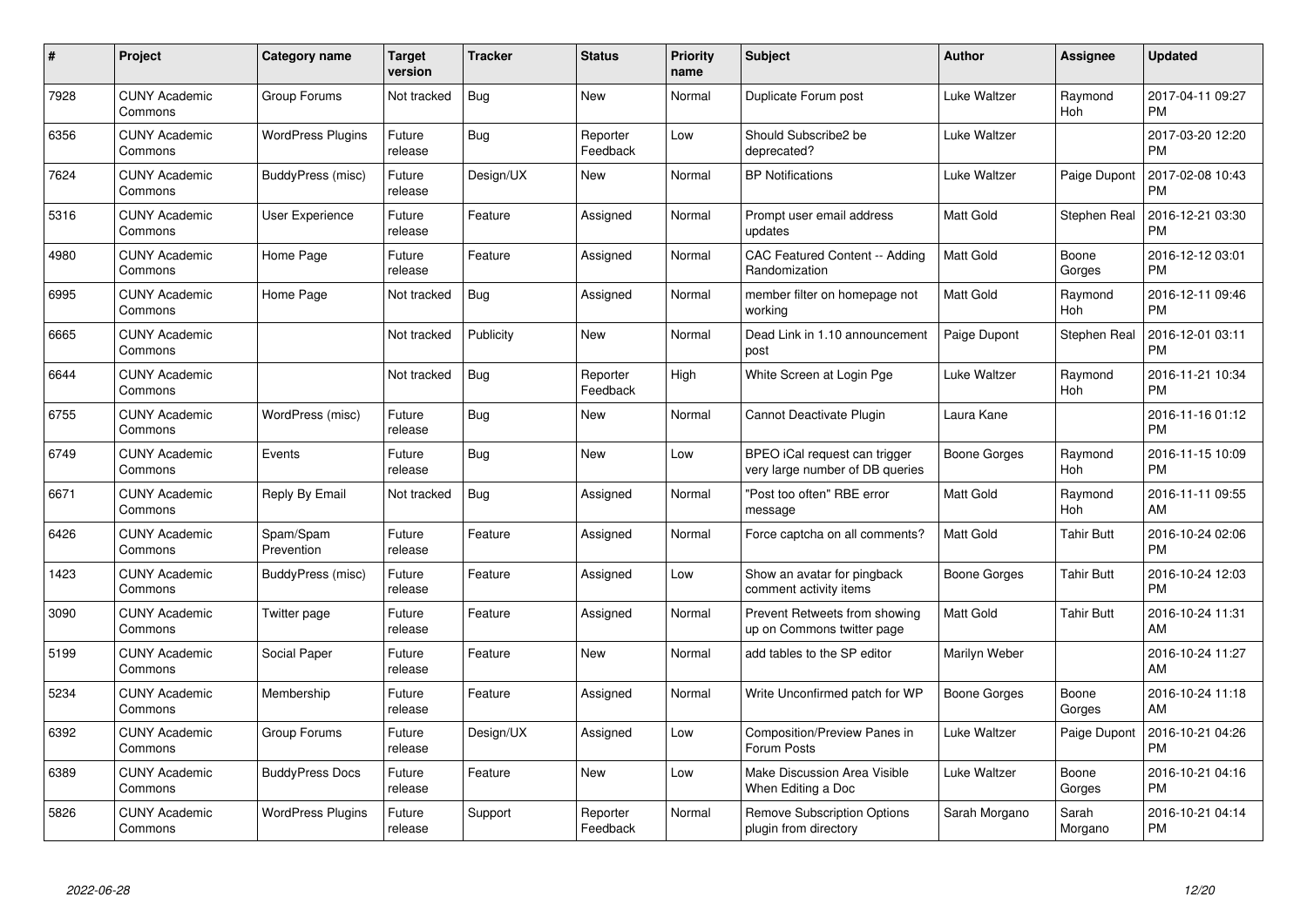| #    | Project                         | <b>Category name</b>      | Target<br>version | <b>Tracker</b> | <b>Status</b>        | <b>Priority</b><br>name | <b>Subject</b>                                                    | Author                  | <b>Assignee</b>     | <b>Updated</b>                |
|------|---------------------------------|---------------------------|-------------------|----------------|----------------------|-------------------------|-------------------------------------------------------------------|-------------------------|---------------------|-------------------------------|
| 6332 | <b>CUNY Academic</b><br>Commons | WordPress (misc)          | Future<br>release | Feature        | <b>New</b>           | Normal                  | Allow uploaded files to be marked<br>as private in an ad hoc way  | <b>Boone Gorges</b>     |                     | 2016-10-17 11:41<br><b>PM</b> |
| 1417 | <b>CUNY Academic</b><br>Commons | <b>BuddyPress Docs</b>    | Future<br>release | Feature        | Assigned             | Low                     | Bulk actions for BuddyPress Docs                                  | Boone Gorges            | Boone<br>Gorges     | 2016-10-17 10:41<br><b>PM</b> |
| 6298 | <b>CUNY Academic</b><br>Commons | <b>User Experience</b>    | Not tracked       | Design/UX      | Assigned             | Normal                  | Examine data from survey                                          | Matt Gold               | Margaret<br>Galvan  | 2016-10-14 12:16<br><b>PM</b> |
| 5182 | <b>CUNY Academic</b><br>Commons | Social Paper              | Future<br>release | Design/UX      | <b>New</b>           | Normal                  | 'Publishing" a private paper on<br>social paper?                  | Raffi<br>Khatchadourian | Boone<br>Gorges     | 2016-10-13 04:12<br><b>PM</b> |
| 2881 | <b>CUNY Academic</b><br>Commons | Public Portfolio          | Future<br>release | Feature        | Assigned             | Normal                  | Redesign the UX for Profiles                                      | Chris Stein             | Chris Stein         | 2016-10-13 12:45<br><b>PM</b> |
| 4903 | <b>CUNY Academic</b><br>Commons | Events                    | Future<br>release | Design/UX      | Assigned             | Normal                  | Improving visual appearance of<br>event calendars                 | <b>Matt Gold</b>        | Boone<br>Gorges     | 2016-10-13 11:51<br>AM        |
| 5696 | <b>CUNY Academic</b><br>Commons | Events                    | Future<br>release | Feature        | Assigned             | Normal                  | Events Calendar - display options<br>calendar aggregation /       | <b>Matt Gold</b>        | Boone<br>Gorges     | 2016-10-13 11:44<br>AM        |
| 6078 | <b>CUNY Academic</b><br>Commons | Blogs (BuddyPress)        | Future<br>release | Feature        | <b>New</b>           | Normal                  | <b>Explore Adding Network Blog</b><br>Metadata Plugin             | Luke Waltzer            | Luke Waltzer        | 2016-10-11 10:29<br><b>PM</b> |
| 6115 | <b>CUNY Academic</b><br>Commons | Publicity                 | Not tracked       | Feature        | Assigned             | Normal                  | create digital signage for GC                                     | <b>Matt Gold</b>        | scott voth          | 2016-10-11 10:09<br><b>PM</b> |
| 6014 | <b>CUNY Academic</b><br>Commons | Publicity                 | Future<br>release | Publicity      | Reporter<br>Feedback | Normal                  | Google search listing                                             | <b>Matt Gold</b>        | Boone<br>Gorges     | 2016-09-21 03:48<br>PM        |
| 5268 | <b>CUNY Academic</b><br>Commons | Group Forums              | Future<br>release | Bug            | Assigned             | Normal                  | Long-time to post to multiple<br>groups                           | Luke Waltzer            | Daniel Jones        | 2016-09-07 06:31<br><b>PM</b> |
| 5955 | <b>CUNY Academic</b><br>Commons | Outreach                  | Future<br>release | Feature        | Assigned             | Normal                  | Create auto-newsletter for<br>commons members                     | Matt Gold               | Luke Waltzer        | 2016-08-30 10:34<br>AM        |
| 5827 | <b>CUNY Academic</b><br>Commons | <b>Public Portfolio</b>   | Future<br>release | Bug            | Assigned             | Normal                  | Academic Interests square<br>bracket links not working            | scott voth              | Chris Stein         | 2016-08-11 11:59<br><b>PM</b> |
| 5691 | <b>CUNY Academic</b><br>Commons | <b>Blogs (BuddyPress)</b> | Future<br>release | Bug            | Assigned             | High                    | Differing numbers on Sites display   Matt Gold                    |                         | Raymond<br>Hoh      | 2016-06-13 01:37<br><b>PM</b> |
| 5679 | <b>CUNY Academic</b><br>Commons | Analytics                 | Not tracked       | Feature        | <b>New</b>           | Normal                  | Logged In Users for GA                                            | Valerie Townsend        | Valerie<br>Townsend | 2016-06-11 09:49<br>AM        |
| 4438 | <b>CUNY Academic</b><br>Commons | Events                    | Future<br>release | <b>Bug</b>     | Assigned             | Normal                  | Events Calendar - Export<br><b>Recurring Events</b>               | scott voth              | Daniel Jones        | 2016-05-23 04:25<br><b>PM</b> |
| 5489 | <b>CUNY Academic</b><br>Commons | Social Paper              | Future<br>release | Feature        | <b>New</b>           | Normal                  | Asc/desc sorting for Social Paper<br>directories                  | <b>Boone Gorges</b>     |                     | 2016-04-21 10:06<br><b>PM</b> |
| 5488 | <b>CUNY Academic</b><br>Commons | Social Paper              | Future<br>release | Bug            | <b>New</b>           | Normal                  | Add a "last edited by" field to<br>Social Paper group directories | Boone Gorges            |                     | 2016-04-21 10:05<br><b>PM</b> |
| 5053 | <b>CUNY Academic</b><br>Commons | Social Paper              | Future<br>release | Feature        | <b>New</b>           | Low                     | Scrollable menu to add readers<br>(SP suggestion #4)              | Marilyn Weber           | Samantha<br>Raddatz | 2016-04-21 05:21<br>PM        |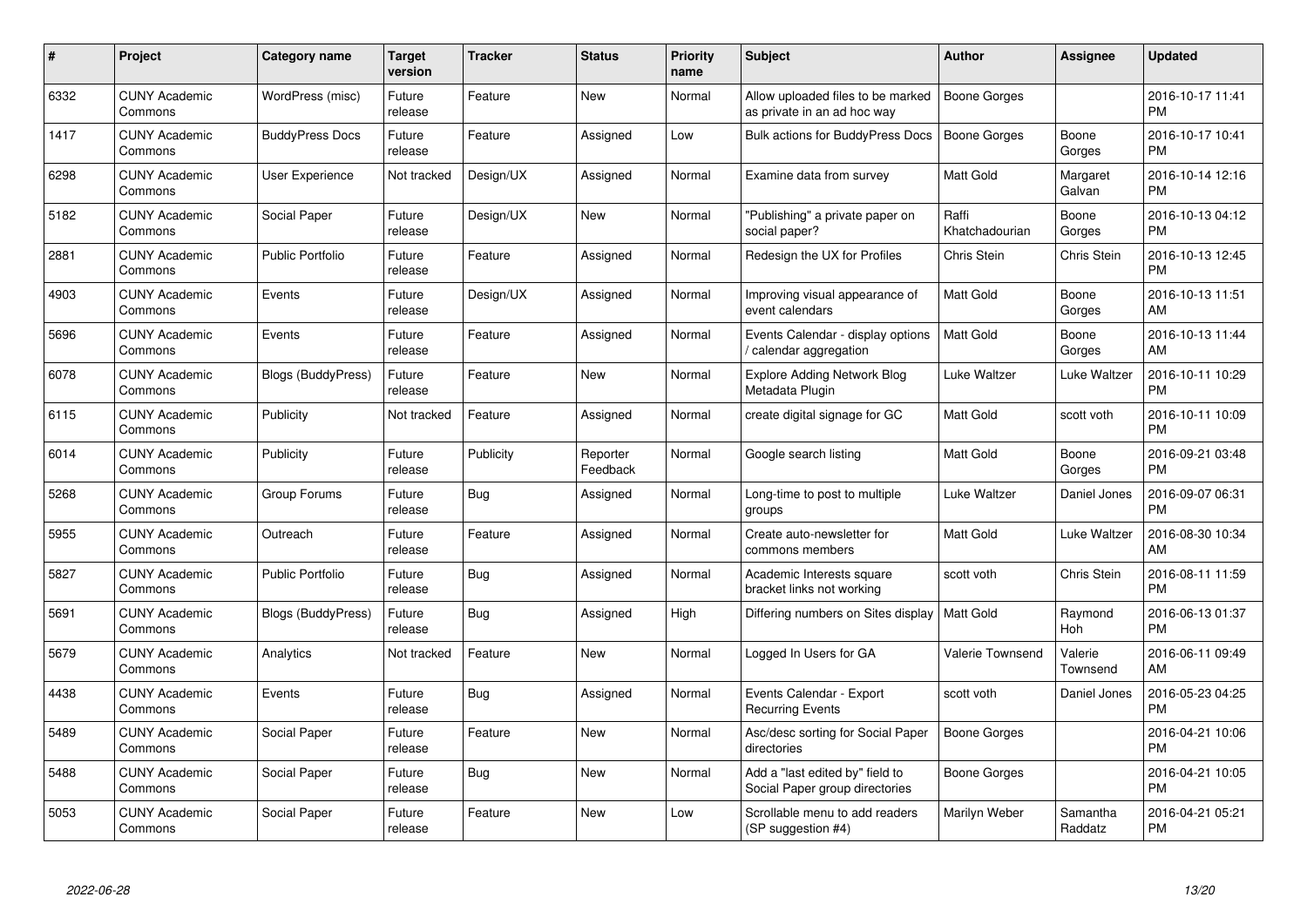| $\pmb{\#}$ | Project                         | <b>Category name</b> | <b>Target</b><br>version | <b>Tracker</b> | <b>Status</b>        | <b>Priority</b><br>name | <b>Subject</b>                                                                                                                                        | <b>Author</b>           | Assignee              | Updated                       |
|------------|---------------------------------|----------------------|--------------------------|----------------|----------------------|-------------------------|-------------------------------------------------------------------------------------------------------------------------------------------------------|-------------------------|-----------------------|-------------------------------|
| 5397       | <b>CUNY Academic</b><br>Commons | Social Paper         | Future<br>release        | Feature        | <b>New</b>           | Normal                  | frustrating to have to<br>enable/disable in SP                                                                                                        | Marilyn Weber           | Samantha<br>Raddatz   | 2016-04-20 03:39<br><b>PM</b> |
| 3657       | <b>CUNY Academic</b><br>Commons | WordPress (misc)     | Not tracked              | Feature        | New                  | Normal                  | Create alert for GC email<br>addresses                                                                                                                | <b>Matt Gold</b>        | Matt Gold             | 2016-04-14 11:29<br><b>PM</b> |
| 5298       | <b>CUNY Academic</b><br>Commons |                      | Not tracked              | Publicity      | <b>New</b>           | Normal                  | Survey Pop-Up Text                                                                                                                                    | Samantha Raddatz        | Samantha<br>Raddatz   | 2016-03-22 12:27<br>PM        |
| 5317       | <b>CUNY Academic</b><br>Commons | Group Blogs          | Not tracked              | <b>Bug</b>     | Reporter<br>Feedback | Normal                  | Notifications of New Post Didn't<br>Come                                                                                                              | Luke Waltzer            | Samantha<br>Raddatz   | 2016-03-21 10:41<br>PM        |
| 2612       | <b>CUNY Academic</b><br>Commons |                      | Not tracked              | Publicity      | Assigned             | Normal                  | Pinterest site for the Commons                                                                                                                        | local admin             | Sarah<br>Morgano      | 2016-03-04 11:19<br>AM        |
| 2666       | <b>CUNY Academic</b><br>Commons | About page           | Not tracked              | Documentation  | Assigned             | Normal                  | Update About Text                                                                                                                                     | Chris Stein             | Luke Waltzer          | 2016-03-04 11:19<br>AМ        |
| 5282       | <b>CUNY Academic</b><br>Commons | Social Paper         | Future<br>release        | <b>Bug</b>     | New                  | Normal                  | Replying via email directs to<br>paper but not individual comment.                                                                                    | Marilyn Weber           | Raymond<br><b>Hoh</b> | 2016-03-02 01:48<br>PM        |
| 3369       | <b>CUNY Academic</b><br>Commons | Reply By Email       | Not tracked              | Outreach       | Hold                 | Normal                  | Release reply by email to WP<br>plugin directory                                                                                                      | Matt Gold               | Raymond<br>Hoh        | 2016-03-01 12:46<br><b>PM</b> |
| 4986       | <b>CUNY Academic</b><br>Commons | <b>ZenDesk</b>       | Not tracked              | Support        | Assigned             | Normal                  | Prepare documentation for<br>Zendesk re web widget                                                                                                    | Matt Gold               | Samantha<br>Raddatz   | 2016-02-25 03:09<br><b>PM</b> |
| 636        | <b>CUNY Academic</b><br>Commons | WordPress (misc)     | Not tracked              | Support        | Assigned             | Normal                  | Create Lynda.com-like Table of<br><b>Contents for Prospective Tutorial</b><br>Screencasts                                                             | Matt Gold               | scott voth            | 2016-02-23 03:12<br>PM        |
| 4070       | <b>CUNY Academic</b><br>Commons | Analytics            | Not tracked              | Support        | Assigned             | Normal                  | Request for JITP site analytics                                                                                                                       | Matt Gold               | Seth Persons          | 2016-02-23 03:09<br>РM        |
| 5225       | <b>CUNY Academic</b><br>Commons | Registration         | Future<br>release        | Feature        | Assigned             | Normal                  | On-boarding Issues                                                                                                                                    | Luke Waltzer            | Samantha<br>Raddatz   | 2016-02-12 02:58<br>PM        |
| 5205       | <b>CUNY Academic</b><br>Commons | Social Paper         | Future<br>release        | Feature        | <b>New</b>           | Normal                  | Social Paper folders                                                                                                                                  | Marilyn Weber           |                       | 2016-02-11 10:24<br><b>PM</b> |
| 5058       | <b>CUNY Academic</b><br>Commons | Social Paper         | Future<br>release        | Feature        | New                  | Low                     | Can there be a clearer signal that<br>even when comments have<br>already been made you add<br>comments by clicking on the side?<br>(SP suggestion #5) | Marilyn Weber           | Samantha<br>Raddatz   | 2016-02-11 10:24<br>РM        |
| 5052       | <b>CUNY Academic</b><br>Commons | Social Paper         | Future<br>release        | Feature        | <b>New</b>           | Low                     | Sentence by sentence or line by<br>line comments (SP suggestion #3)                                                                                   | Marilyn Weber           | Boone<br>Gorges       | 2016-02-11 10:24<br><b>PM</b> |
| 5183       | <b>CUNY Academic</b><br>Commons | Social Paper         | Future<br>release        | Design/UX      | New                  | Normal                  | Creating a new paper when<br>viewing an existing paper                                                                                                | Raffi<br>Khatchadourian | Samantha<br>Raddatz   | 2016-02-02 12:09<br><b>PM</b> |
| 2175       | <b>CUNY Academic</b><br>Commons | WordPress (misc)     | Not tracked              | Support        | Assigned             | Normal                  | Subscibe 2 vs. Jetpack<br>subscription options                                                                                                        | local admin             | <b>Matt Gold</b>      | 2016-01-26 04:58<br>PM        |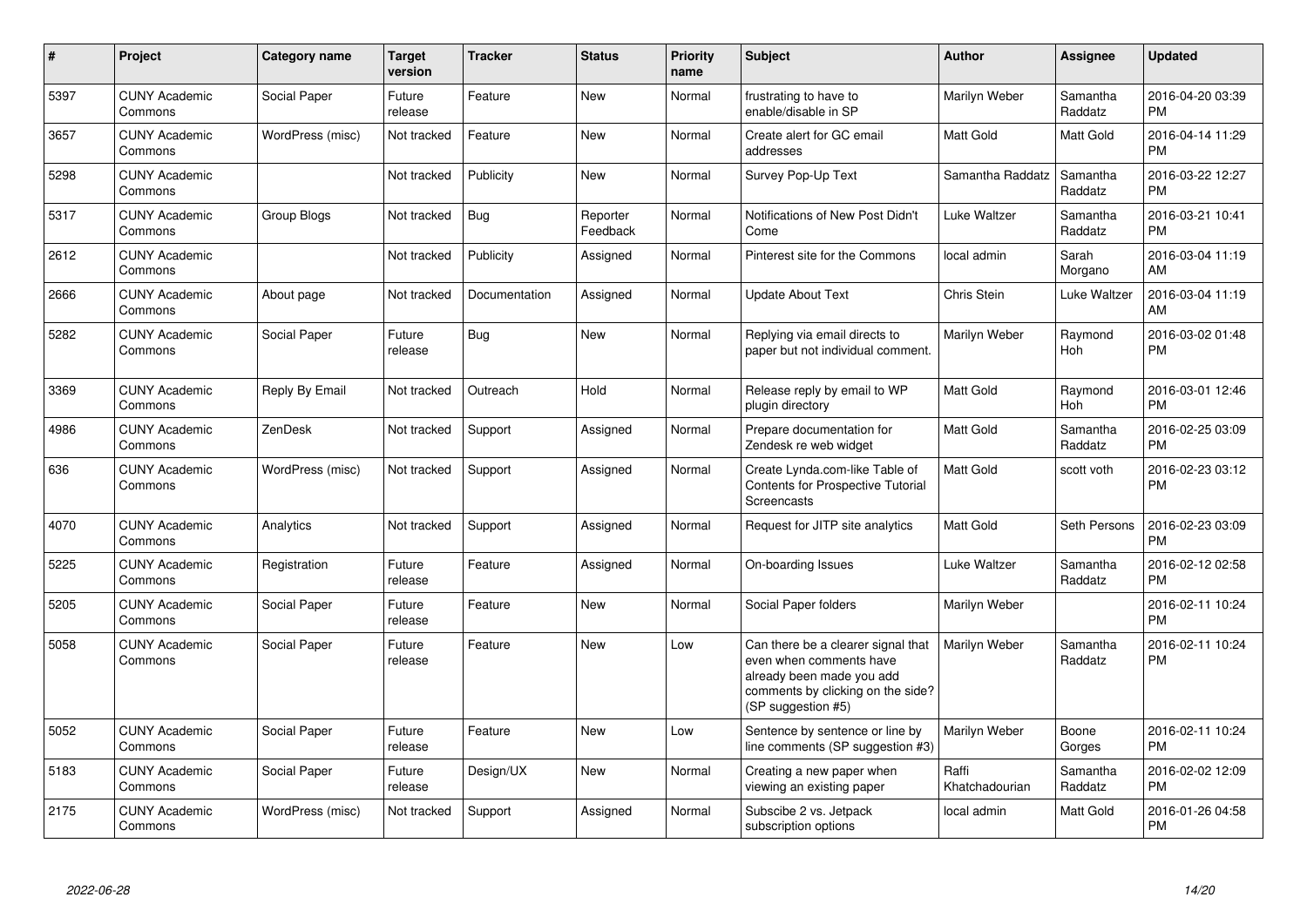| #    | Project                         | <b>Category name</b>           | <b>Target</b><br>version | Tracker    | <b>Status</b>        | <b>Priority</b><br>name | Subject                                                                       | Author              | <b>Assignee</b>     | <b>Updated</b>                |
|------|---------------------------------|--------------------------------|--------------------------|------------|----------------------|-------------------------|-------------------------------------------------------------------------------|---------------------|---------------------|-------------------------------|
| 3230 | <b>CUNY Academic</b><br>Commons | Internal Tools and<br>Workflow | Not tracked              | Feature    | Assigned             | High                    | Scripts for quicker<br>provisioning/updating of<br>development environments   | <b>Boone Gorges</b> | Boone<br>Gorges     | 2016-01-26 04:54<br><b>PM</b> |
| 4972 | <b>CUNY Academic</b><br>Commons | Analytics                      | Not tracked              | Bug        | <b>New</b>           | Normal                  | <b>Newsletter Analytics</b>                                                   | Stephen Real        | Matt Gold           | 2015-12-09 12:54<br><b>PM</b> |
| 1167 | <b>CUNY Academic</b><br>Commons | <b>Email Invitations</b>       | Future<br>release        | Feature    | <b>New</b>           | Low                     | Allow email invitations to be<br>resent                                       | Boone Gorges        | Boone<br>Gorges     | 2015-11-12 12:53<br>AM        |
| 1105 | <b>CUNY Academic</b><br>Commons | WordPress (misc)               | Future<br>release        | Feature    | Assigned             | Normal                  | Rephrase Blog Privacy Options                                                 | Matt Gold           | Samantha<br>Raddatz | 2015-11-09 06:19<br><b>PM</b> |
| 554  | <b>CUNY Academic</b><br>Commons | BuddyPress (misc)              | Future<br>release        | Feature    | Assigned             | Normal                  | Add Trackback notifications to<br>site-wide activity feed                     | Matt Gold           | Boone<br>Gorges     | 2015-11-09 06:19<br><b>PM</b> |
| 365  | <b>CUNY Academic</b><br>Commons | WordPress (misc)               | Future<br>release        | Feature    | Assigned             | Normal                  | <b>Create Mouseover Tooltips</b><br>throughout Site                           | <b>Matt Gold</b>    | Chris Stein         | 2015-11-09 06:18<br><b>PM</b> |
| 497  | <b>CUNY Academic</b><br>Commons | <b>WordPress Plugins</b>       | Future<br>release        | Feature    | Assigned             | Normal                  | Drag and Drop Ordering on<br>Gallery Post Plugin                              | Matt Gold           | Ron Rennick         | 2015-11-09 06:18<br><b>PM</b> |
| 287  | <b>CUNY Academic</b><br>Commons | WordPress (misc)               | Future<br>release        | Feature    | Assigned             | Normal                  | Create troubleshooting tool for<br>account sign-up                            | <b>Matt Gold</b>    | Boone<br>Gorges     | 2015-11-09 06:17<br><b>PM</b> |
| 2523 | <b>CUNY Academic</b><br>Commons | <b>BuddyPress Docs</b>         | Future<br>release        | Feature    | Assigned             | Normal                  | Allow Users to Upload Images to<br><b>BP</b> Docs                             | Matt Gold           | Boone<br>Gorges     | 2015-11-09 06:14<br><b>PM</b> |
| 3939 | <b>CUNY Academic</b><br>Commons | <b>WordPress Plugins</b>       | Future<br>release        | <b>Bug</b> | Hold                 | Normal                  | Activity stream support for<br>Co-Authors Plus plugin                         | Raymond Hoh         | Raymond<br>Hoh      | 2015-11-09 06:13<br><b>PM</b> |
| 1744 | <b>CUNY Academic</b><br>Commons | <b>BuddyPress Docs</b>         | Future<br>release        | Feature    | Assigned             | Normal                  | Spreadsheet-style Docs                                                        | Boone Gorges        | Boone<br>Gorges     | 2015-11-09 06:13<br><b>PM</b> |
| 1460 | <b>CUNY Academic</b><br>Commons | Analytics                      | Future<br>release        | Feature    | Assigned             | Normal                  | Update System Report                                                          | <b>Brian Foote</b>  | Boone<br>Gorges     | 2015-11-09 06:13<br><b>PM</b> |
| 2610 | <b>CUNY Academic</b><br>Commons | Group Invitations              | Future<br>release        | Feature    | Assigned             | Low                     | Request: Custom invitation<br>message to group invites                        | local admin         | Boone<br>Gorges     | 2015-11-09 06:13<br><b>PM</b> |
| 2325 | <b>CUNY Academic</b><br>Commons | BuddyPress (misc)              | Future<br>release        | Feature    | Assigned             | Low                     | Profile should have separate<br>fields for first/last names                   | local admin         | Boone<br>Gorges     | 2015-11-09 06:09<br><b>PM</b> |
| 2013 | <b>CUNY Academic</b><br>Commons | <b>Public Portfolio</b>        | Future<br>release        | Feature    | Assigned             | Low                     | Have Profile Privacy Options<br>show up only for filled-in fields             | <b>Matt Gold</b>    | Boone<br>Gorges     | 2015-11-09 06:09<br><b>PM</b> |
| 1165 | <b>CUNY Academic</b><br>Commons | <b>Email Invitations</b>       | Future<br>release        | Feature    | Assigned             | Low                     | Allow saved lists of invitees under<br>Send Invites                           | <b>Boone Gorges</b> | Boone<br>Gorges     | 2015-11-09 06:03<br>PM        |
| 1166 | <b>CUNY Academic</b><br>Commons | <b>Email Invitations</b>       | Future<br>release        | Feature    | New                  | Low                     | Better organizational tools for<br>Sent Invites                               | <b>Boone Gorges</b> | Boone<br>Gorges     | 2015-11-09 06:02<br><b>PM</b> |
| 333  | <b>CUNY Academic</b><br>Commons | <b>Email Notifications</b>     | Future<br>release        | Feature    | Assigned             | Low                     | Delay Forum Notification Email<br>Delivery Until After Editing Period<br>Ends | Matt Gold           | Raymond<br>Hoh      | 2015-11-09 06:01<br><b>PM</b> |
| 1456 | <b>CUNY Academic</b><br>Commons | Group Invitations              | Future<br>release        | Feature    | Reporter<br>Feedback | Low                     | Invite to Group Button from Profile   Matt Gold<br>Field                      |                     | Samantha<br>Raddatz | 2015-11-09 05:59<br><b>PM</b> |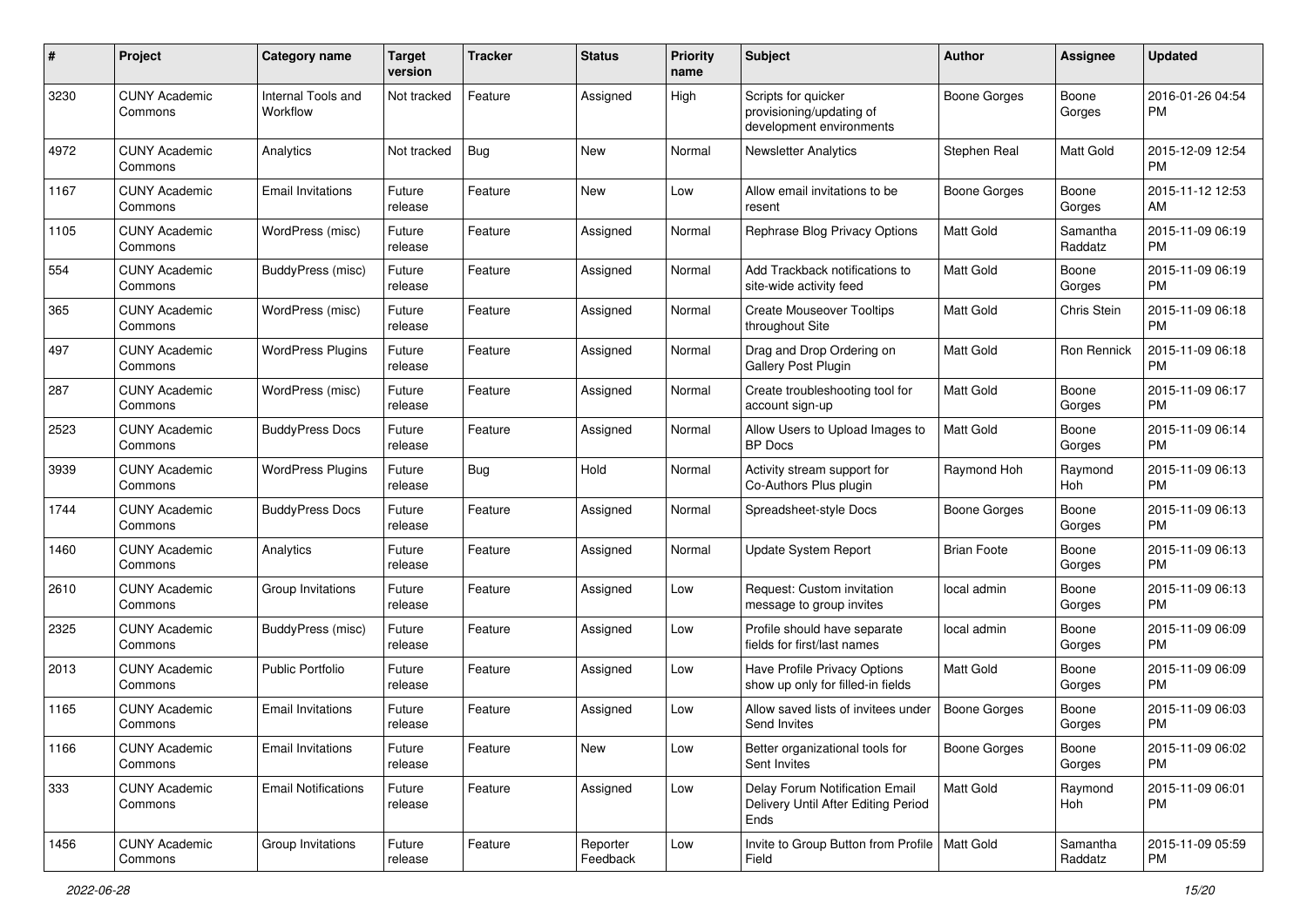| $\#$ | <b>Project</b>                  | Category name           | <b>Target</b><br>version | Tracker       | <b>Status</b> | <b>Priority</b><br>name | <b>Subject</b>                                                               | <b>Author</b>           | Assignee              | <b>Updated</b>                |
|------|---------------------------------|-------------------------|--------------------------|---------------|---------------|-------------------------|------------------------------------------------------------------------------|-------------------------|-----------------------|-------------------------------|
| 481  | <b>CUNY Academic</b><br>Commons | Groups (misc)           | Future<br>release        | Feature       | Assigned      | Normal                  | ability to archive inactive groups<br>and blogs                              | Michael Mandiberg       | Samantha<br>Raddatz   | 2015-11-09 05:56<br><b>PM</b> |
| 519  | <b>CUNY Academic</b><br>Commons | <b>BuddyPress Docs</b>  | Future<br>release        | Feature       | Assigned      | Low                     | TOC for individual docs - for new<br>BP "wiki-like" plugin                   | scott voth              | Boone<br>Gorges       | 2015-11-09 05:54<br><b>PM</b> |
| 1192 | <b>CUNY Academic</b><br>Commons | Group Files             | Future<br>release        | Feature       | Assigned      | Low                     | When posting group files, allow<br>users to add a category without<br>saving | Matt Gold               | Raymond<br>Hoh        | 2015-11-09 05:53<br><b>PM</b> |
| 1422 | <b>CUNY Academic</b><br>Commons | <b>BuddyPress Docs</b>  | Future<br>release        | Feature       | Assigned      | Normal                  | Make "created Doc" activity icons<br>non-mini                                | <b>Boone Gorges</b>     | Boone<br>Gorges       | 2015-11-09 05:48<br><b>PM</b> |
| 653  | <b>CUNY Academic</b><br>Commons | Group Blogs             | Future<br>release        | Feature       | Assigned      | Normal                  | Redesign Integration of Groups<br>and Blogs                                  | <b>Matt Gold</b>        | Samantha<br>Raddatz   | 2015-11-09 05:40<br><b>PM</b> |
| 618  | <b>CUNY Academic</b><br>Commons | <b>BuddyPress Docs</b>  | Future<br>release        | Feature       | Assigned      | Normal                  | BuddyPress Docs: export formats                                              | Boone Gorges            | Boone<br>Gorges       | 2015-11-09 05:38<br><b>PM</b> |
| 310  | <b>CUNY Academic</b><br>Commons | BuddyPress (misc)       | Future<br>release        | Feature       | Assigned      | Low                     | <b>Friend Request Email</b>                                                  | Matt Gold               | Samantha<br>Raddatz   | 2015-11-09 05:08<br><b>PM</b> |
| 308  | <b>CUNY Academic</b><br>Commons | Registration            | Future<br>release        | Feature       | <b>New</b>    | Normal                  | Group recommendations for<br>signup process                                  | Boone Gorges            | Samantha<br>Raddatz   | 2015-11-09 05:07<br><b>PM</b> |
| 3473 | <b>CUNY Academic</b><br>Commons | <b>User Experience</b>  | Future<br>release        | Feature       | Assigned      | Normal                  | Commons profile: Add help info<br>about "Positions" replacing "title"        | Keith Miyake            | Samantha<br>Raddatz   | 2015-11-09 02:28<br><b>PM</b> |
| 3517 | <b>CUNY Academic</b><br>Commons | My Commons              | Future<br>release        | Feature       | Assigned      | Normal                  | Mute/Unmute My Commons<br>updates                                            | Matt Gold               | Raymond<br>Hoh        | 2015-11-09 01:19<br><b>PM</b> |
| 3565 | <b>CUNY Academic</b><br>Commons | My Commons              | Not tracked              | Documentation | <b>New</b>    | Normal                  | Load Newest inconsistencies                                                  | Chris Stein             | scott voth            | 2015-11-09 01:16<br><b>PM</b> |
| 3192 | <b>CUNY Academic</b><br>Commons | Group Forums            | Future<br>release        | Feature       | Assigned      | Normal                  | Customizable forum views for<br>bbPress 2.x group forums                     | Boone Gorges            | Raymond<br><b>Hoh</b> | 2015-11-09 12:47<br><b>PM</b> |
| 4661 | <b>CUNY Academic</b><br>Commons | User Experience         | Future<br>release        | <b>Bug</b>    | Assigned      | Normal                  | <b>Simplify Events text</b>                                                  | <b>Matt Gold</b>        | Samantha<br>Raddatz   | 2015-10-02 09:06<br><b>PM</b> |
| 4622 | <b>CUNY Academic</b><br>Commons | <b>Public Portfolio</b> | Future<br>release        | Design/UX     | <b>New</b>    | Normal                  | <b>Profile Visibility Settings</b>                                           | Samantha Raddatz        | Samantha<br>Raddatz   | 2015-09-21 12:18<br><b>PM</b> |
| 4592 | <b>CUNY Academic</b><br>Commons | Events                  | Future<br>release        | Design/UX     | <b>New</b>    | Normal                  | Event Creation - Venue Dropdown   Samantha Raddatz<br>Slow                   |                         | Boone<br>Gorges       | 2015-09-14 04:56<br><b>PM</b> |
| 4226 | <b>CUNY Academic</b><br>Commons | <b>BuddyPress Docs</b>  | Future<br>release        | Design/UX     | <b>New</b>    | Normal                  | Add option to connect a Doc with<br>a Group                                  | Samantha Raddatz        | Samantha<br>Raddatz   | 2015-09-09 04:08<br><b>PM</b> |
| 4535 | <b>CUNY Academic</b><br>Commons | My Commons              | Future<br>release        | Bug           | <b>New</b>    | Low                     | My Commons filter issue                                                      | scott voth              | Raymond<br>Hoh        | 2015-09-01 11:17<br>AM        |
| 4388 | <b>CUNY Academic</b><br>Commons | WordPress (misc)        | Future<br>release        | Bug           | Assigned      | Normal                  | Repeated request for<br>authentication.                                      | Alice.Lynn<br>McMichael | Raymond<br>Hoh        | 2015-08-11 07:35<br><b>PM</b> |
| 4404 | <b>CUNY Academic</b><br>Commons | <b>Public Portfolio</b> | Future<br>release        | Design/UX     | Assigned      | Normal                  | Change color of permissions info<br>on portfolio editing interface           | <b>Matt Gold</b>        | Samantha<br>Raddatz   | 2015-08-11 05:28<br><b>PM</b> |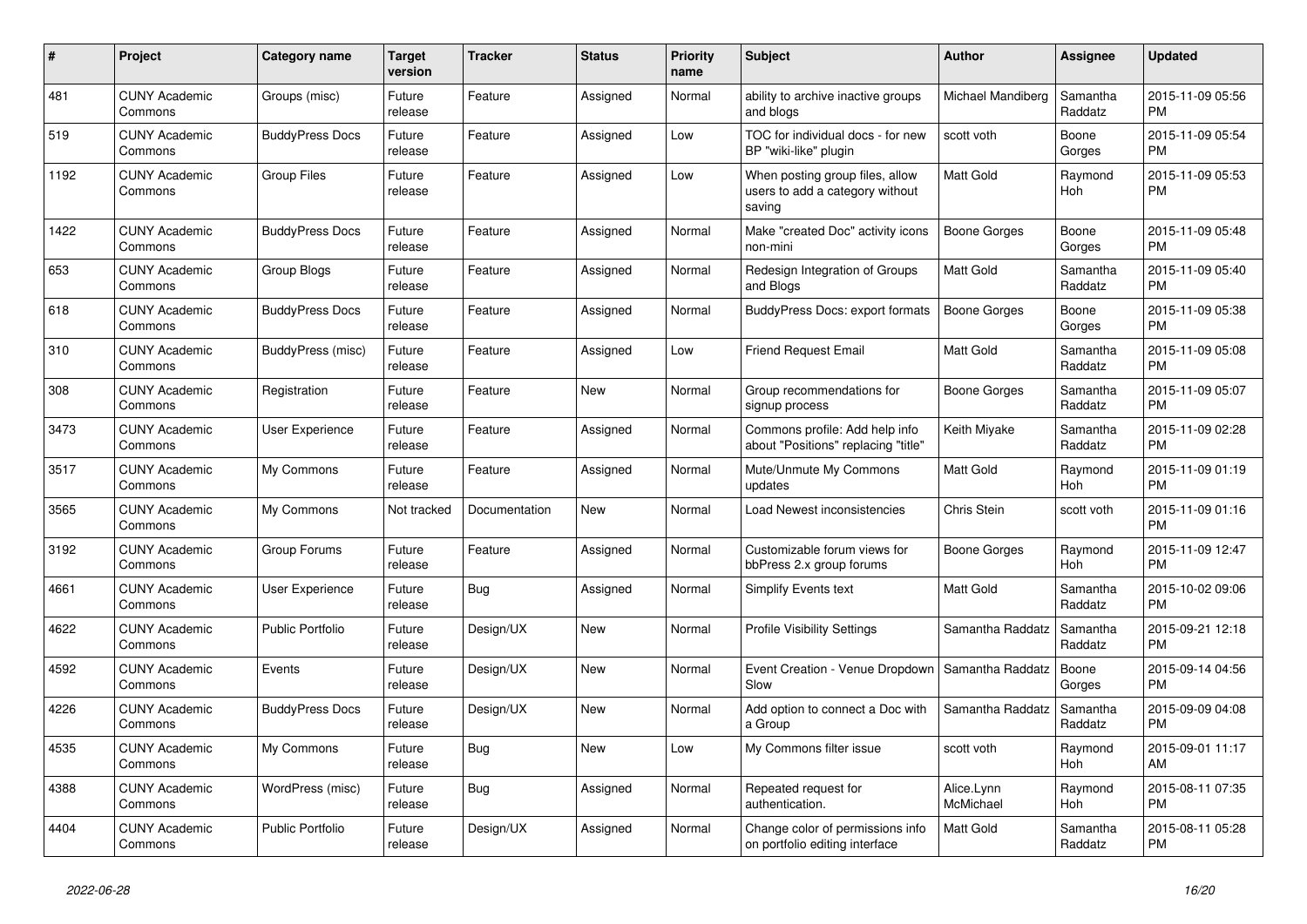| #    | Project                         | <b>Category name</b>    | <b>Target</b><br>version | <b>Tracker</b> | <b>Status</b> | <b>Priority</b><br>name | Subject                                                                | <b>Author</b>       | <b>Assignee</b>     | <b>Updated</b>                |
|------|---------------------------------|-------------------------|--------------------------|----------------|---------------|-------------------------|------------------------------------------------------------------------|---------------------|---------------------|-------------------------------|
| 4235 | <b>CUNY Academic</b><br>Commons |                         | Not tracked              | Design/UX      | Assigned      | Normal                  | Explore user experience around<br>comments on forum topics vs<br>docs  | <b>Matt Gold</b>    | Samantha<br>Raddatz | 2015-07-21 10:23<br>AM        |
| 4253 | <b>CUNY Academic</b><br>Commons | <b>Public Portfolio</b> | Future<br>release        | Design/UX      | New           | Normal                  | Encourage users to add portfolio<br>content                            | Samantha Raddatz    | Samantha<br>Raddatz | 2015-07-07 11:32<br>AM        |
| 4238 | <b>CUNY Academic</b><br>Commons | Events                  | Future<br>release        | Feature        | Assigned      | Normal                  | Copy Events to Other Groups?                                           | Matt Gold           | Boone<br>Gorges     | 2015-07-02 10:08<br>AM        |
| 4225 | <b>CUNY Academic</b><br>Commons | <b>DiRT</b> Integration | Future<br>release        | Design/UX      | New           | Normal                  | Add information to DIRT page (in<br>Create a Group)                    | Samantha Raddatz    | Matt Gold           | 2015-06-26 03:14<br><b>PM</b> |
| 4221 | <b>CUNY Academic</b><br>Commons | Group Forums            | Future<br>release        | Design/UX      | Assigned      | Normal                  | Add 'Number of Posts' display<br>option to Forum page                  | Samantha Raddatz    | Samantha<br>Raddatz | 2015-06-26 02:21<br><b>PM</b> |
| 4222 | <b>CUNY Academic</b><br>Commons | User Experience         | Future<br>release        | Design/UX      | New           | Normal                  | Add information to 'Delete<br>Account' page                            | Samantha Raddatz    | scott voth          | 2015-06-26 11:35<br>AM        |
| 4053 | <b>CUNY Academic</b><br>Commons | Events                  | Future<br>release        | Feature        | Assigned      | Normal                  | Create new tab for past events                                         | Matt Gold           | Boone<br>Gorges     | 2015-05-12 02:10<br><b>PM</b> |
| 4027 | <b>CUNY Academic</b><br>Commons | Commons In A Box        | Not tracked              | Design/UX      | Assigned      | Normal                  | Usability review of CBOX update<br>procedures                          | Matt Gold           | Samantha<br>Raddatz | 2015-05-11 06:36<br><b>PM</b> |
| 3536 | <b>CUNY Academic</b><br>Commons | My Commons              | Future<br>release        | Feature        | Assigned      | Normal                  | Infinite Scroll on My Commons<br>page                                  | <b>Matt Gold</b>    | Raymond<br>Hoh      | 2015-04-13 04:42<br><b>PM</b> |
| 3662 | <b>CUNY Academic</b><br>Commons | <b>SEO</b>              | Future<br>release        | Feature        | Assigned      | Normal                  | Duplicate Content/SEO/Google<br>issues                                 | Matt Gold           | Raymond<br>Hoh      | 2015-04-13 04:37<br><b>PM</b> |
| 370  | <b>CUNY Academic</b><br>Commons | Registration            | Future<br>release        | Feature        | Assigned      | High                    | <b>Guest Accounts</b>                                                  | Matt Gold           | Matt Gold           | 2015-04-09 09:33<br><b>PM</b> |
| 3577 | <b>CUNY Academic</b><br>Commons | My Commons              | Future<br>release        | Design/UX      | Assigned      | Normal                  | Replies to items in My Commons                                         | <b>Matt Gold</b>    | Raymond<br>Hoh      | 2015-04-09 05:19<br><b>PM</b> |
| 3059 | <b>CUNY Academic</b><br>Commons | Group Forums            | Future<br>release        | Design/UX      | New           | Normal                  | Forum Post Permissable Content<br><b>Explanatory Text</b>              | Chris Stein         | Chris Stein         | 2015-04-02 11:27<br>AM        |
| 3770 | <b>CUNY Academic</b><br>Commons | <b>Public Portfolio</b> | Future<br>release        | Feature        | Assigned      | Normal                  | Improve Layout/Formatting of<br>Positions Area on Public<br>Portfolios | <b>Matt Gold</b>    | Chris Stein         | 2015-04-01 09:17<br><b>PM</b> |
| 3308 | <b>CUNY Academic</b><br>Commons | Group Invitations       | Future<br>release        | Feature        | Assigned      | Normal                  | Allow members to rescind group<br>invitations                          | Matt Gold           | Boone<br>Gorges     | 2015-04-01 08:53<br>PM        |
| 3759 | <b>CUNY Academic</b><br>Commons | WordPress (misc)        | Future<br>release        | Feature        | Assigned      | Normal                  | Review Interface for Adding Users   Matt Gold<br>to Blogs              |                     | Boone<br>Gorges     | 2015-03-24 05:52<br>PM        |
| 3042 | <b>CUNY Academic</b><br>Commons | <b>Public Portfolio</b> | Future<br>release        | Feature        | Assigned      | Normal                  | Browsing member interests                                              | Matt Gold           | Boone<br>Gorges     | 2015-03-21 09:04<br><b>PM</b> |
| 2754 | <b>CUNY Academic</b><br>Commons | Design                  | Future<br>release        | Feature        | Assigned      | Normal                  | Determine strategy for CAC logo<br>handling in top header              | Micki Kaufman       | Chris Stein         | 2015-01-05 08:53<br>PM        |
| 2832 | <b>CUNY Academic</b><br>Commons | Public Portfolio        | Future<br>release        | Feature        | Assigned      | Normal                  | Improve interface for (not)<br>auto-linking profile fields             | <b>Boone Gorges</b> | Chris Stein         | 2015-01-05 08:52<br>PM        |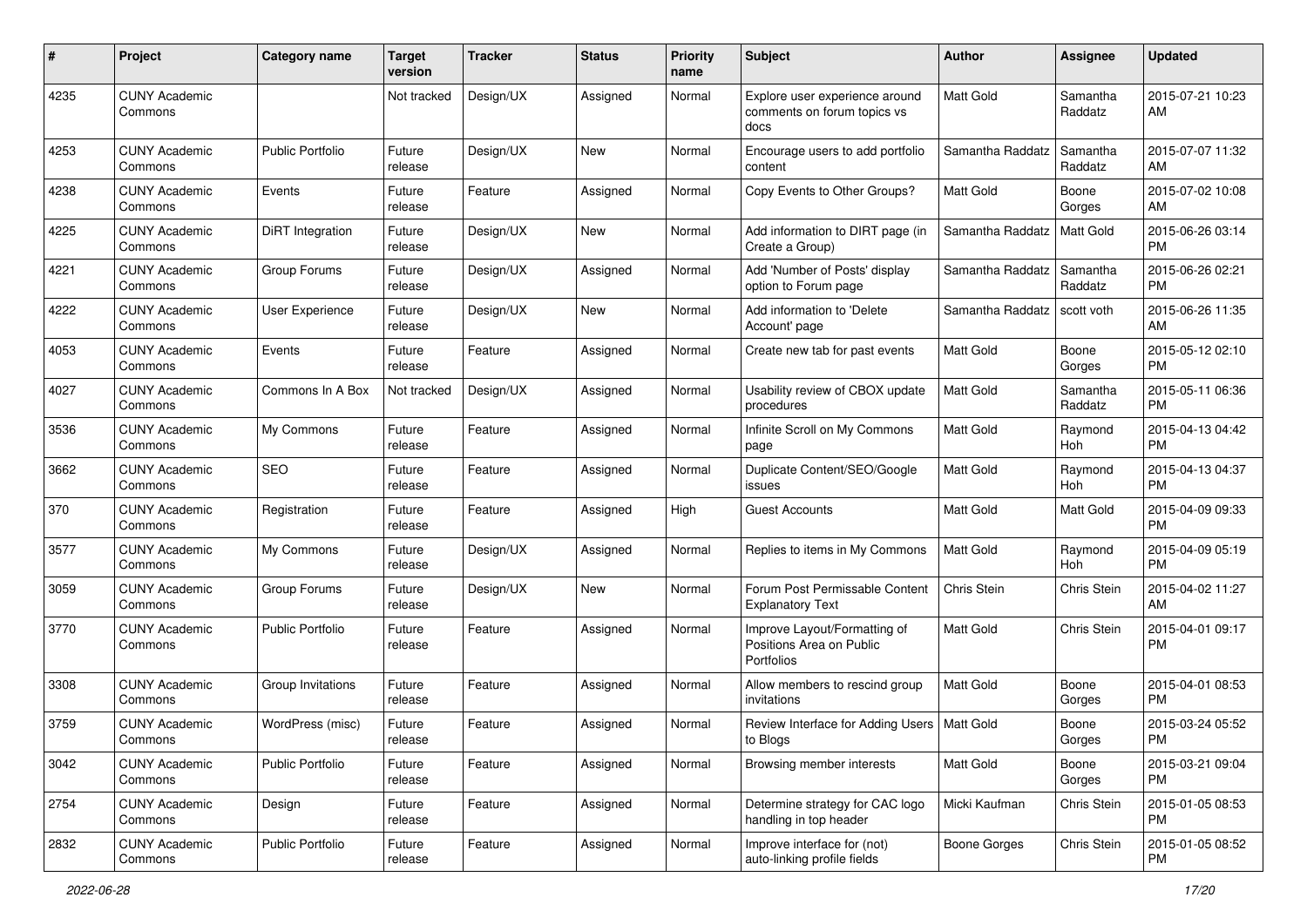| #    | Project                         | <b>Category name</b>     | Target<br>version | <b>Tracker</b> | <b>Status</b> | <b>Priority</b><br>name | <b>Subject</b>                                                                 | Author           | <b>Assignee</b>     | <b>Updated</b>                |
|------|---------------------------------|--------------------------|-------------------|----------------|---------------|-------------------------|--------------------------------------------------------------------------------|------------------|---------------------|-------------------------------|
| 2753 | <b>CUNY Academic</b><br>Commons | <b>Public Portfolio</b>  | Future<br>release | Feature        | <b>New</b>    | Normal                  | Create actual actual tagification in<br>academic interests and other<br>fields | Micki Kaufman    | Boone<br>Gorges     | 2015-01-05 08:52<br><b>PM</b> |
| 364  | <b>CUNY Academic</b><br>Commons | <b>WordPress Plugins</b> | Future<br>release | Feature        | <b>New</b>    | Normal                  | <b>Bulletin Board</b>                                                          | Matt Gold        |                     | 2015-01-05 08:50<br><b>PM</b> |
| 1562 | <b>CUNY Academic</b><br>Commons | <b>WordPress Plugins</b> | Future<br>release | Feature        | Assigned      | Low                     | Play with NYT Collaborative<br><b>Authoring Tool</b>                           | <b>Matt Gold</b> | Boone<br>Gorges     | 2015-01-05 08:47<br><b>PM</b> |
| 658  | <b>CUNY Academic</b><br>Commons | <b>WordPress Plugins</b> | Future<br>release | Feature        | Assigned      | Normal                  | Rebulid Sitewide Tag Suggestion                                                | <b>Matt Gold</b> | Boone<br>Gorges     | 2015-01-05 08:47<br><b>PM</b> |
| 412  | <b>CUNY Academic</b><br>Commons | <b>WordPress Themes</b>  | Future<br>release | Feature        | Assigned      | Normal                  | <b>Featured Themes</b>                                                         | Matt Gold        | Dominic<br>Giglio   | 2015-01-05 08:44<br><b>PM</b> |
| 2167 | <b>CUNY Academic</b><br>Commons | WordPress (misc)         | Future<br>release | Bug            | Assigned      | Normal                  | <b>CAC-Livestream Plugin Issues</b>                                            | Michael Smith    | Dominic<br>Giglio   | 2015-01-02 03:06<br><b>PM</b> |
| 3691 | <b>CUNY Academic</b><br>Commons | <b>WordPress Plugins</b> | Future<br>release | Bug            | <b>New</b>    | Normal                  | <b>WPMU Domain Mapping</b><br>Debugging on cdev                                | Raymond Hoh      | <b>Matt Gold</b>    | 2014-12-12 09:04<br>AM        |
| 3475 | <b>CUNY Academic</b><br>Commons | Events                   | Future<br>release | Feature        | Assigned      | Normal                  | Request to add plugin to<br>streamline room<br>booking/appointment booking     | Naomi Barrettara | Boone<br>Gorges     | 2014-12-01 05:14<br><b>PM</b> |
| 3510 | <b>CUNY Academic</b><br>Commons | Publicity                | 1.7               | Publicity      | Assigned      | Normal                  | Post on the News Blog re: 'My<br>Commons'                                      | Micki Kaufman    | Sarah<br>Morgano    | 2014-10-15 11:18<br>AM        |
| 3511 | <b>CUNY Academic</b><br>Commons | Publicity                | 1.7               | Publicity      | Assigned      | Normal                  | Social media for 1.7                                                           | Micki Kaufman    | Sarah<br>Morgano    | 2014-10-14 03:32<br><b>PM</b> |
| 3492 | <b>CUNY Academic</b><br>Commons | <b>WordPress Themes</b>  | Future<br>release | Support        | Assigned      | Normal                  | Add CBOX theme to the<br>Commons                                               | scott voth       | Raymond<br>Hoh      | 2014-10-08 05:55<br><b>PM</b> |
| 3524 | <b>CUNY Academic</b><br>Commons | Documentation            | Not tracked       | Documentation  | Assigned      | Normal                  | Post describing all you can do<br>when starting up a new<br>blog/group         | Matt Gold        | scott voth          | 2014-10-04 12:56<br><b>PM</b> |
| 3509 | <b>CUNY Academic</b><br>Commons | Publicity                | 1.7               | Publicity      | <b>New</b>    | Normal                  | Create 1.7 digital signage imagery   Micki Kaufman                             |                  | Marilyn<br>Weber    | 2014-10-01 12:40<br><b>PM</b> |
| 3506 | <b>CUNY Academic</b><br>Commons | Publicity                | 1.7               | Publicity      | New           | Normal                  | Prepare 1.7 email messaging                                                    | Micki Kaufman    | Micki<br>Kaufman    | 2014-10-01 12:36<br><b>PM</b> |
| 3193 | <b>CUNY Academic</b><br>Commons | Group Forums             | Future<br>release | Feature        | Assigned      | Normal                  | bbPress 2.x dynamic roles and<br>RBE                                           | Boone Gorges     | Boone<br>Gorges     | 2014-09-30 01:30<br><b>PM</b> |
| 3458 | <b>CUNY Academic</b><br>Commons | Groups (misc)            | Future<br>release | Feature        | Assigned      | Normal                  | Filter Members of Group by<br>Campus                                           | Michael Smith    | Samantha<br>Raddatz | 2014-09-26 08:32<br><b>PM</b> |
| 3330 | <b>CUNY Academic</b><br>Commons | My Commons               | Future<br>release | Feature        | Assigned      | Normal                  | 'Commons Information" tool                                                     | Boone Gorges     | Chris Stein         | 2014-09-22 08:46<br><b>PM</b> |
| 2223 | <b>CUNY Academic</b><br>Commons | <b>WordPress Plugins</b> | Future<br>release | Feature        | Assigned      | Low                     | Add Participad to the CUNY<br>Academic Commons                                 | <b>Matt Gold</b> | Boone<br>Gorges     | 2014-09-17 10:03<br><b>PM</b> |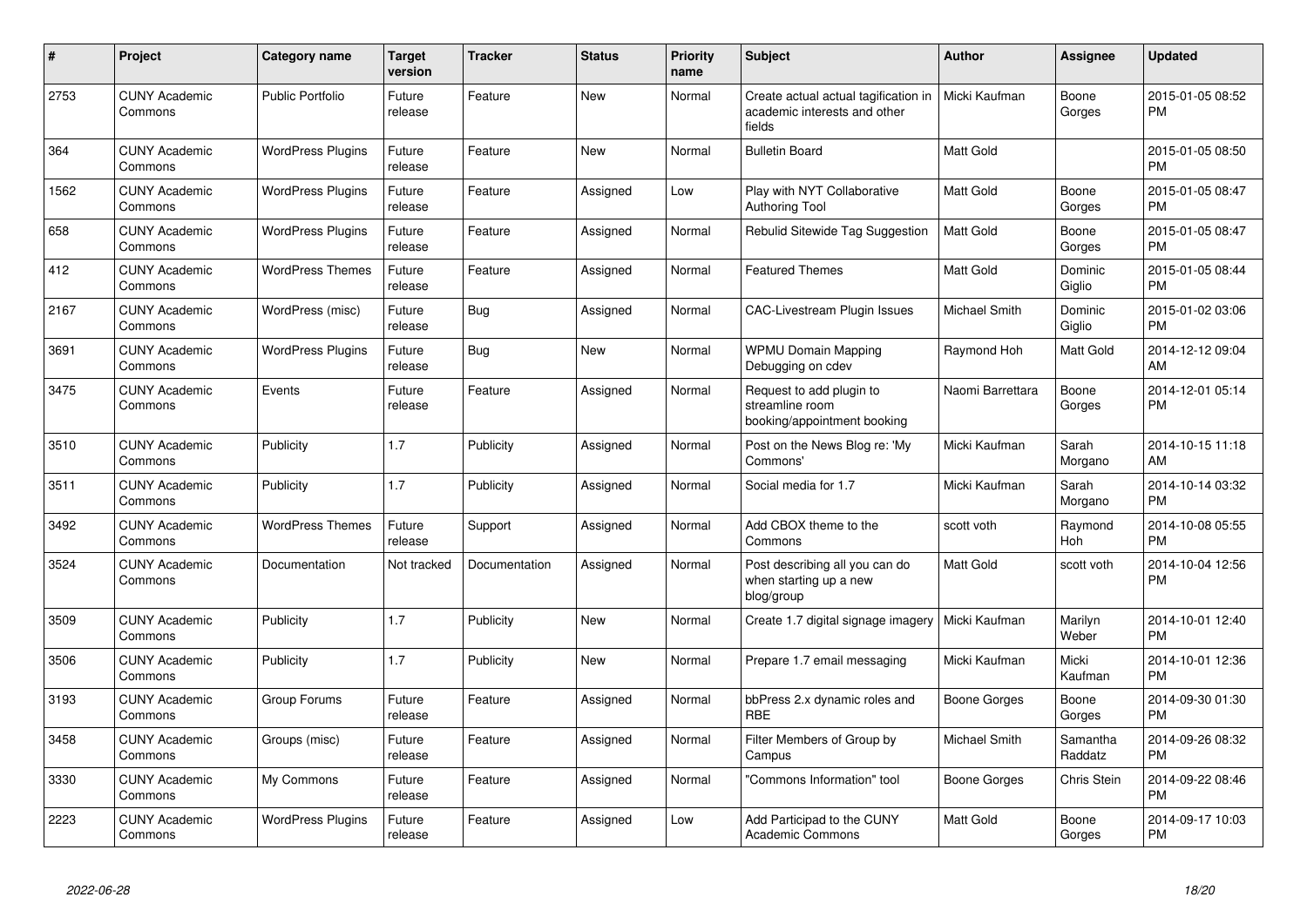| #    | Project                         | <b>Category name</b>     | <b>Target</b><br>version | <b>Tracker</b> | <b>Status</b>        | <b>Priority</b><br>name | Subject                                                                     | Author             | <b>Assignee</b>   | <b>Updated</b>                |
|------|---------------------------------|--------------------------|--------------------------|----------------|----------------------|-------------------------|-----------------------------------------------------------------------------|--------------------|-------------------|-------------------------------|
| 3419 | <b>CUNY Academic</b><br>Commons | Group Invitations        | 1.6.14                   | Bug            | Testing<br>Required  | Normal                  | Neatening the display of<br>messages on group requests                      | Matt Gold          | Boone<br>Gorges   | 2014-09-01 09:29<br><b>PM</b> |
| 3354 | <b>CUNY Academic</b><br>Commons | <b>Group Files</b>       | Future<br>release        | Feature        | Assigned             | Low                     | Allow Group Download of Multiple<br><b>Selected Files</b>                   | <b>Matt Gold</b>   | Chris Stein       | 2014-08-01 08:50<br>AM        |
| 3220 | <b>CUNY Academic</b><br>Commons | <b>Public Portfolio</b>  | Future<br>release        | Feature        | Assigned             | Normal                  | Add indent/outdent option to<br>Formatting Buttons on Profile<br>Page       | Matt Gold          | Boone<br>Gorges   | 2014-05-21 10:39<br><b>PM</b> |
| 1888 | <b>CUNY Academic</b><br>Commons | Home Page                | Future<br>release        | Feature        | Assigned             | Normal                  | Refactor BP MPO Activity Filter to<br>support proper pagination             | Sarah Morgano      | Boone<br>Gorges   | 2014-05-01 07:11<br><b>PM</b> |
| 860  | <b>CUNY Academic</b><br>Commons | Design                   | Future<br>release        | Design/UX      | Assigned             | Normal                  | <b>Standardize Button Treatment</b><br>Across the Commons                   | Chris Stein        | Chris Stein       | 2014-05-01 09:45<br>AM        |
| 1983 | <b>CUNY Academic</b><br>Commons | Home Page                | Future<br>release        | Feature        | Assigned             | Low                     | Media Library integration with<br>Featured Content plugin                   | Boone Gorges       | Dominic<br>Giglio | 2014-03-17 10:34<br>AM        |
| 3080 | <b>CUNY Academic</b><br>Commons | <b>Group Files</b>       | Future<br>release        | Feature        | Assigned             | Low                     | Create a system to keep track of<br>file changes                            | Matt Gold          | Boone<br>Gorges   | 2014-02-26 10:04<br><b>PM</b> |
| 3048 | <b>CUNY Academic</b><br>Commons | <b>Public Portfolio</b>  | Future<br>release        | Feature        | <b>New</b>           | Low                     | Images for rich text profile fields                                         | Boone Gorges       | Boone<br>Gorges   | 2014-02-19 12:56<br><b>PM</b> |
| 2618 | <b>NYCDH Community</b><br>Site  |                          |                          | Bug            | Assigned             | Low                     | Mark blogs as spam when created   Matt Gold<br>by users marked as spam      |                    | Boone<br>Gorges   | 2013-06-09 11:38<br><b>PM</b> |
| 2571 | NYCDH Community<br>Site         |                          |                          | Feature        | Assigned             | Normal                  | Add Google custom search box to   Mark Newton<br>homepage                   |                    | Raymond<br>Hoh    | 2013-05-18 07:49<br><b>PM</b> |
| 2574 | <b>NYCDH Community</b><br>Site  |                          |                          | Feature        | Assigned             | Normal                  | Add Way to Upload Files to<br>Groups                                        | <b>Mark Newton</b> | Raymond<br>Hoh    | 2013-05-18 07:46<br><b>PM</b> |
| 2576 | <b>NYCDH Community</b><br>Site  |                          |                          | Bug            | Hold                 | Low                     | Test Next Button in Javascript<br><b>Tutorial Under Activities</b>          | Mark Newton        | Alex Gil          | 2013-05-18 02:55<br><b>PM</b> |
| 2573 | <b>NYCDH Community</b><br>Site  |                          |                          | Feature        | Reporter<br>Feedback | Normal                  | Add dh_nyc twitter list feed to site                                        | <b>Mark Newton</b> | Matt Gold         | 2013-05-16 11:42<br><b>PM</b> |
| 2577 | <b>NYCDH Community</b><br>Site  |                          |                          | Feature        | Assigned             | Low                     | Investigate Potential to Add Links<br>to the Forum                          | <b>Mark Newton</b> | Alex Gil          | 2013-05-16 09:40<br><b>PM</b> |
| 940  | <b>CUNY Academic</b><br>Commons | Redmine                  | Future<br>release        | Feature        | Assigned             | Low                     | Communication with users after<br>releases                                  | <b>Matt Gold</b>   | Dominic<br>Giglio | 2012-09-09 04:36<br><b>PM</b> |
| 1508 | <b>CUNY Academic</b><br>Commons | WordPress (misc)         | Future<br>release        | Feature        | Assigned             | Normal                  | Share login cookies across<br>mapped domains                                | Boone Gorges       | Boone<br>Gorges   | 2012-07-02 12:12<br><b>PM</b> |
| 599  | <b>CUNY Academic</b><br>Commons | <b>BuddyPress</b> (misc) | Future<br>release        | Feature        | Assigned             | Normal                  | Consider adding rating plugins for   Matt Gold<br><b>BuddyPress/BBPress</b> |                    | Boone<br>Gorges   | 2011-08-22 06:50<br><b>PM</b> |
| 585  | <b>CUNY Academic</b><br>Commons | Group Forums             | Future<br>release        | Feature        | Assigned             | Normal                  | Merge Forum Topics                                                          | Sarah Morgano      | Boone<br>Gorges   | 2011-07-06 04:11<br><b>PM</b> |
| 635  | <b>CUNY Academic</b><br>Commons | BuddyPress (misc)        | Future<br>release        | Feature        | Assigned             | Normal                  | Big Blue Button -<br>Videoconferencing in Groups and<br>Blogs               | Matt Gold          | Boone<br>Gorges   | 2011-03-14 03:24<br><b>PM</b> |